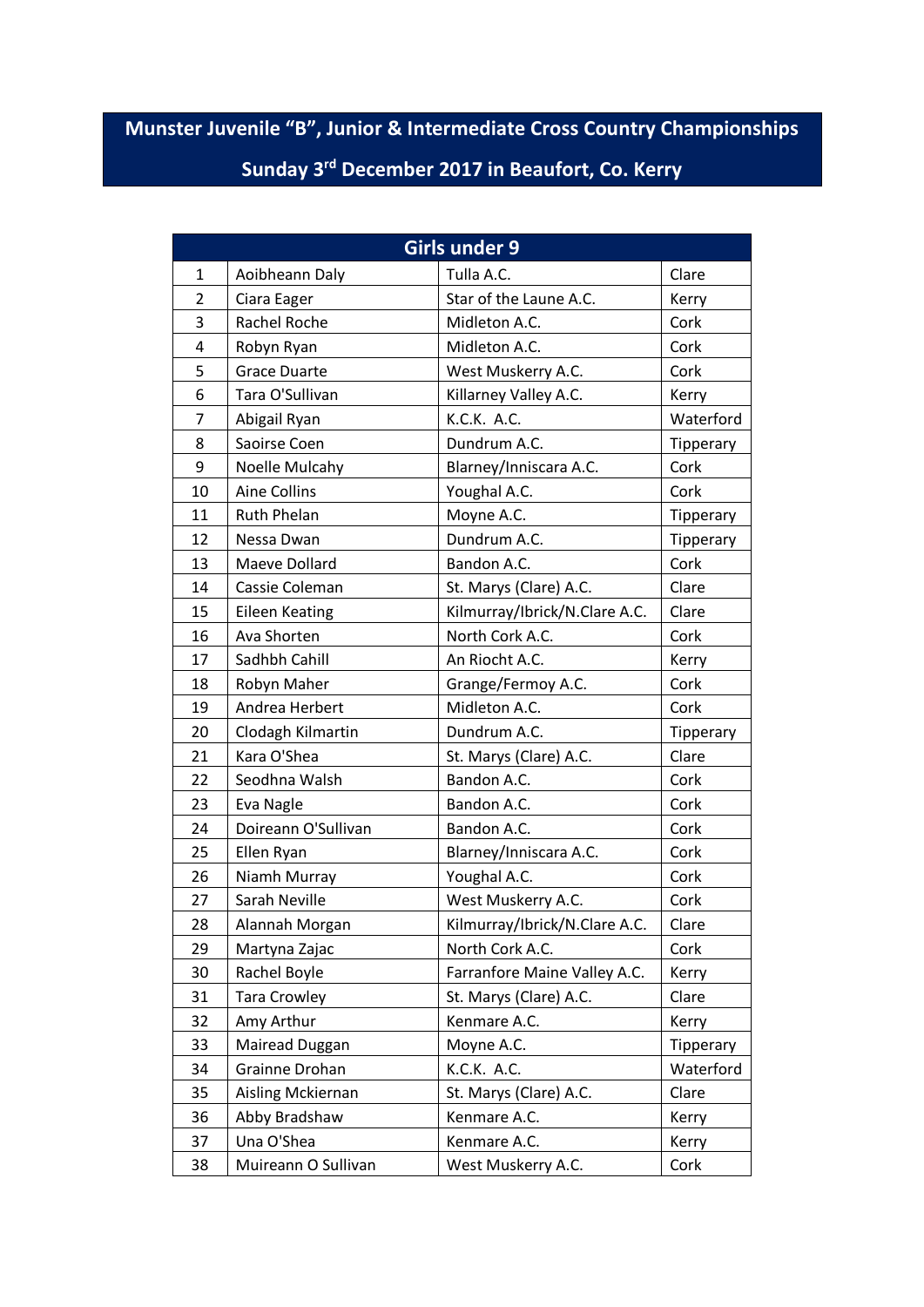| 39             | Orlaith Devine         | K.C.K. A.C.                   | Waterford     |
|----------------|------------------------|-------------------------------|---------------|
| 40             | Katelyn Cronin         | West Muskerry A.C.            | Cork          |
| 41             | Daimhin Mckenna        | West Muskerry A.C.            | Cork          |
|                |                        |                               |               |
|                |                        | <b>Club Team Points</b>       |               |
| Place          | Club                   | <b>Positions</b>              | <b>Points</b> |
| $\mathbf{1}$   | Bandon A.C.            | 13, 22, 23, 24                | 82            |
| $\overline{2}$ | St. Marys (Clare) A.C. | 14, 21, 31, 35                | 101           |
| 3              | West Muskerry A.C.     | 5, 27, 38, 40                 | 110           |
|                |                        |                               |               |
|                |                        | <b>County Team Points</b>     |               |
| Place          | County                 | <b>Positions</b>              | <b>Points</b> |
| 1              | Cork                   | 3, 4, 5, 9, 10, 13            | 44            |
| $\overline{2}$ | Clare                  | 1, 14, 15, 21, 28, 31         | 110           |
| 3              | Kerry                  | 2, 6, 17, 30, 32, 36          | 123           |
|                |                        |                               |               |
|                |                        | <b>Boys under 9</b>           |               |
| $\mathbf{1}$   | <b>Isaac Vickers</b>   | Farranfore Maine Valley A.C.  | Kerry         |
| $\overline{2}$ | Donnacha Coleman       | Youghal A.C.                  | Cork          |
| 3              | Ben Flynn              | Bandon A.C.                   | Cork          |
| 4              | <b>Matthew Mahony</b>  | Midleton A.C.                 | Cork          |
| 5              | Darragh Murphy         | West Muskerry A.C.            | Cork          |
| 6              | Alex Jaworski          | Midleton A.C.                 | Cork          |
| 7              | Oisin Bolton           | St. Marys (Clare) A.C.        | Clare         |
| 8              | Colm Barry             | Blarney/Inniscara A.C.        | Cork          |
| 9              | Jimmy Corry            | St. Marys (Clare) A.C.        | Clare         |
| 10             | Ryan Kelly             | Ennis Track A.C.              | Clare         |
| 11             | Thristan O Loughlin    | Kilmurray/Ibrick/N.Clare A.C. | Clare         |
| 12             | Aidan Cleary           | Kilmurray/Ibrick/N.Clare A.C. | Clare         |
| 13             | Peter Mcgrath          | Midleton A.C.                 | Cork          |
| 14             | Peter Murray           | K.C.K. A.C.                   | Waterford     |
| 15             | Christian Mahony       | Midleton A.C.                 | Cork          |
| 16             | <b>Oscar Smiddy</b>    | Midleton A.C.                 | Cork          |
| 17             | Aaron Lynch            | Midleton A.C.                 | Cork          |
| 18             | Shane Cahill           | Kilmurray/Ibrick/N.Clare A.C. | Clare         |
| 19             | Shane O'Connell        | Doheny A.C.                   | Cork          |
| 20             | Alexander Bramoulle    | Doheny A.C.                   | Cork          |
| 21             | James Carroll          | Blarney/Inniscara A.C.        | Cork          |
| 22             | Cathal Murphy          | Bandon A.C.                   | Cork          |
| 23             | Christopher Woodland   | Bandon A.C.                   | Cork          |
| 24             | <b>Billy Looney</b>    | North Cork A.C.               | Cork          |
| 25             | Mark Kennedy           | St. Marys (Clare) A.C.        | Clare         |
| 26             | Ronan O Neill          | West Muskerry A.C.            | Cork          |
| 27             | Connor Hourihan        | West Muskerry A.C.            | Cork          |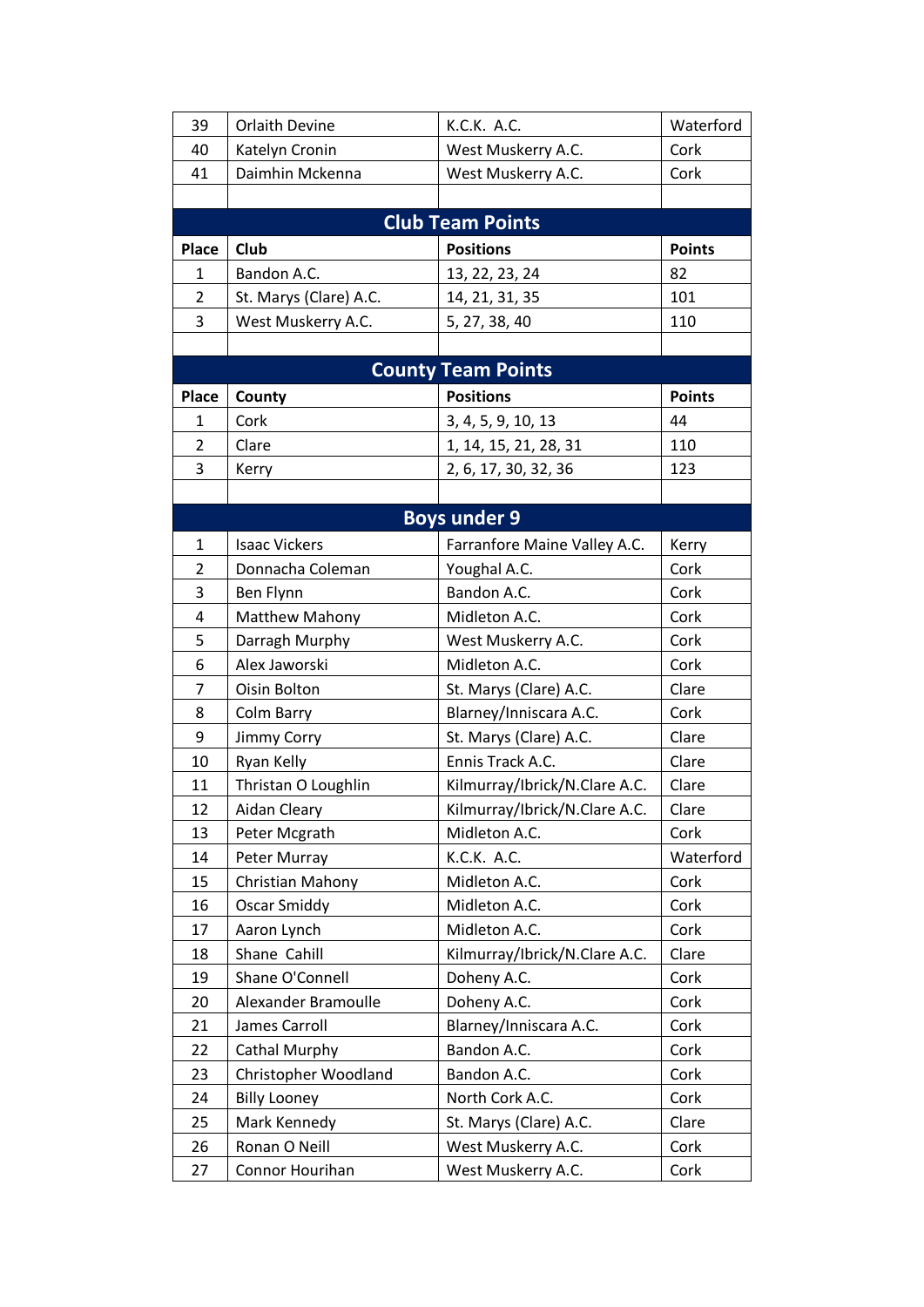| 28             | Eanna Hayes              | Doheny A.C.                   | Cork          |
|----------------|--------------------------|-------------------------------|---------------|
| 29             | Kevin Horgan             | St. Brendan's A.C. (Kerry)    | Kerry         |
| 30             | Dara Duggan              | Bandon A.C.                   | Cork          |
| 31             | Ruairí Walshe            | St. Brendan's A.C. (Kerry)    | Kerry         |
| 32             | Charlie Kelleher Barry   | Bandon A.C.                   | Cork          |
| 33             | Jack Archdeacon          | North Cork A.C.               | Cork          |
| 34             | Sean Galvin              | Doheny A.C.                   | Cork          |
| 35             | Conor O'Sullivan         | Youghal A.C.                  | Cork          |
| 36             | David Hanlon             | Liscarroll A.C.               | Cork          |
| 37             | Daragh Sheehan           | Carraig-Na-Bhfear A.C.        | Cork          |
| 38             | Gearoid Keavey           | Kilmurray/Ibrick/N.Clare A.C. | Clare         |
| 39             | Emmet O'Connor           | Gneeveguilla A.C.             | Kerry         |
| 40             | Max Fitzgerald           | St. Brendan's A.C. (Kerry)    | Kerry         |
| 41             | Micheal Normoyle         | Kilmurray/Ibrick/N.Clare A.C. | Clare         |
| 42             | <b>Conor Hughes</b>      | Star of the Laune A.C.        | Kerry         |
| 43             | Seán Power               | K.C.K. A.C.                   | Waterford     |
| 44             | Murray Smith             | Blarney/Inniscara A.C.        | Cork          |
| 45             | <b>Cillian Nagle</b>     | Kilmurray/Ibrick/N.Clare A.C. | Clare         |
|                |                          |                               |               |
|                |                          | <b>Club Team Points</b>       |               |
| <b>Place</b>   | Club                     | <b>Positions</b>              | <b>Points</b> |
| 1              | Midleton A.C.            | 4, 6, 13, 15                  | 38            |
|                |                          |                               |               |
| 2              | Bandon A.C.              | 3, 22, 23, 30                 | 78            |
|                | Kilmurray/Ibrick/N.Clare |                               |               |
| 3              | A.C.                     | 11, 12, 18, 38                | 79            |
| 4              | Doheny A.C.              | 19, 20, 28, 34                | 101           |
|                |                          |                               |               |
|                |                          | <b>County Team Points</b>     |               |
| Place          | County                   | <b>Positions</b>              | <b>Points</b> |
| $\mathbf{1}$   | Cork                     | 2, 3, 4, 5, 6, 8              | 28            |
| $\overline{2}$ | Clare                    | 7, 9, 10, 11, 12, 18          | 67            |
| 3              | Kerry                    | 0, 29, 31, 39, 40, 42         | 181           |
|                |                          |                               |               |
|                |                          | Girls under 11                |               |
| $\mathbf{1}$   | <b>Roisin Power</b>      | K.C.K. A.C.                   | Waterford     |
| $\overline{2}$ | Saoirse Doran            | Moyne A.C.                    | Tipperary     |
| 3              | Lisa Nicholas            | Tulla A.C.                    | Clare         |
| 4              | Alana Spillane           | Moyne A.C.                    | Tipperary     |
| 5              | Vivien Millerick         | Youghal A.C.                  | Cork          |
| 6              | <b>Taylor Aherne</b>     | Youghal A.C.                  | Cork          |
| $\overline{7}$ | Maria Murnane            | Kenmare A.C.                  | Kerry         |
| 8              | Bebhinn Horstmanhoff     | Durrus A.C.                   | Cork          |
| 9              | Clara Keogh              | St. John's A.C.               | Clare         |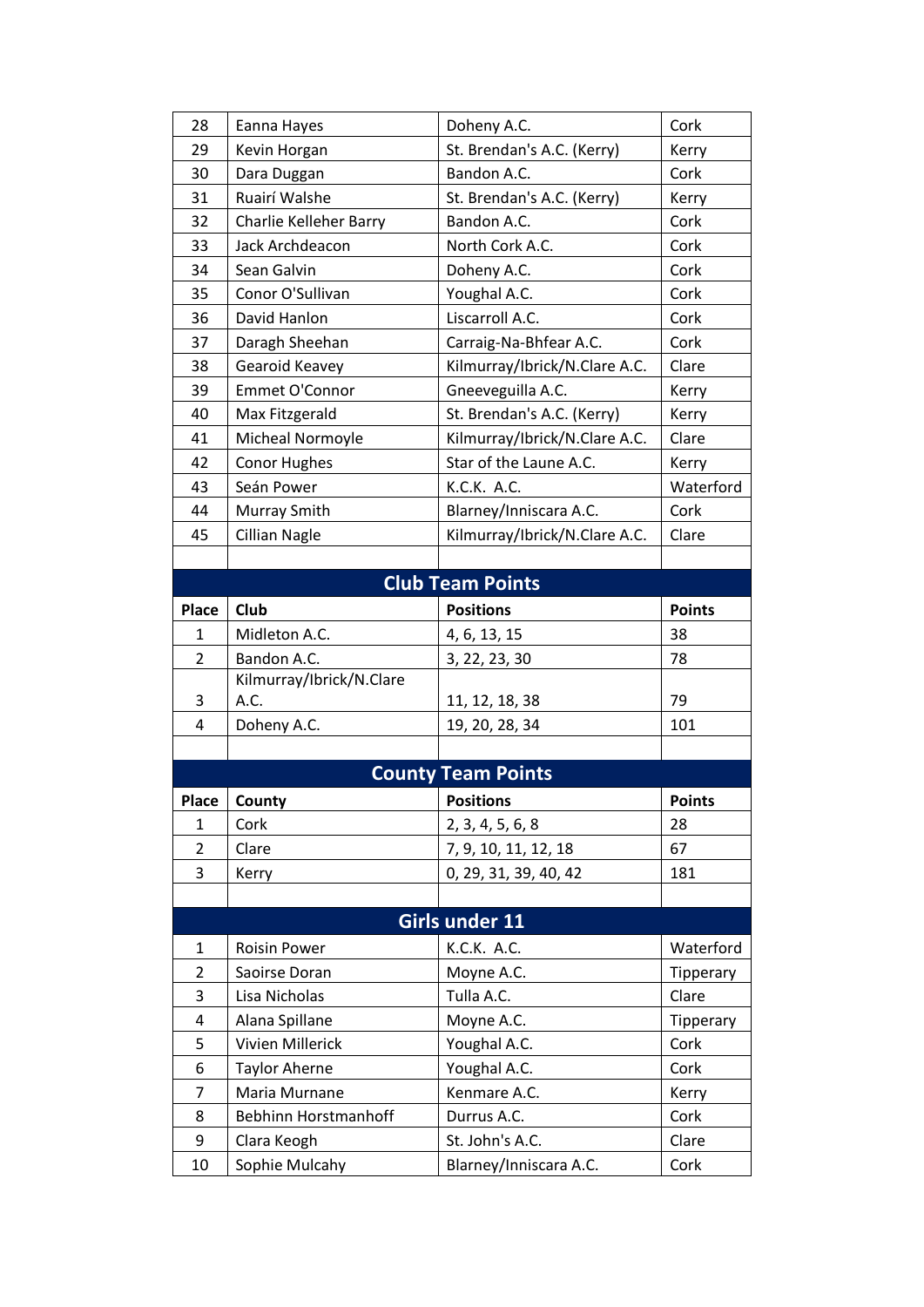| 11 | Fern Mullane             | West Muskerry A.C.            | Cork      |
|----|--------------------------|-------------------------------|-----------|
| 12 | <b>Autumn Devereux</b>   | Youghal A.C.                  | Cork      |
| 13 | Caoimhie Byrne O Connell | Kilmurray/Ibrick/N.Clare A.C. | Clare     |
| 14 | Layla O'Neill            | Bandon A.C.                   | Cork      |
| 15 | Aoife Coleman            | Derg A.C.                     | Clare     |
| 16 | Katie O'Connell          | Iveragh A.C.                  | Kerry     |
| 17 | Mairéad Walsh            | Farranfore Maine Valley A.C.  | Kerry     |
| 18 | Eva Leahy                | Durrus A.C.                   | Cork      |
| 19 | Emma Neylon              | Lios Tuathail A.C.            | Kerry     |
| 20 | Kate Downey              | West Muskerry A.C.            | Cork      |
| 21 | <b>Rhian Mccarthy</b>    | Farranfore Maine Valley A.C.  | Kerry     |
| 22 | Saoirse Coleman          | St. Marys (Clare) A.C.        | Clare     |
| 23 | Eimile Browne            | North Cork A.C.               | Cork      |
| 24 | Ruth Walsh               | St. Cronans A.C.              | Clare     |
| 25 | Emma Scullane            | Kilmurray/Ibrick/N.Clare A.C. | Clare     |
| 26 | Áine Daly                | Tulla A.C.                    | Clare     |
| 27 | Ruby Kelly               | Dundrum A.C.                  | Tipperary |
| 28 | Jenny Flemming           | Bandon A.C.                   | Cork      |
| 29 | Claragh O'Connor         | Gneeveguilla A.C.             | Kerry     |
| 30 | Emma Bolton              | St. Marys (Clare) A.C.        | Clare     |
| 31 | Roisin Dunphy            | St. John's A.C.               | Clare     |
| 32 | Marysia Borkowska-Hogan  | North Cork A.C.               | Cork      |
| 33 | Abi Kelly                | Kilmurray/Ibrick/N.Clare A.C. | Clare     |
| 34 | Natalia Dawidowicz       | Bandon A.C.                   | Cork      |
| 35 | Leah Darcy               | Kilmurray/Ibrick/N.Clare A.C. | Clare     |
| 36 | Robyn Cahill             | An Riocht A.C.                | Kerry     |
| 37 | Charlotte Kiely          | Riverstick/Kinsale A.C.       | Cork      |
| 38 | <b>Brid Quirke</b>       | Dundrum A.C.                  | Tipperary |
| 39 | Dearbhla Gleesson        | Moyne A.C.                    | Tipperary |
| 40 | Rhia Mccarthy            | Doheny A.C.                   | Cork      |
| 41 | Saorlaíth Murphy         | West Muskerry A.C.            | Cork      |
| 42 | <b>Grace Mcinerney</b>   | St. Marys (Clare) A.C.        | Clare     |
| 43 | Orla Ryan                | Bandon A.C.                   | Cork      |
| 44 | Aisling O'Sullivan       | West Muskerry A.C.            | Cork      |
| 45 | <b>Blathnaid Lloyd</b>   | Moyne A.C.                    | Tipperary |
| 46 | Caroline Fallon          | Lios Tuathail A.C.            | Kerry     |
| 47 | Fiona Power              | North Cork A.C.               | Cork      |
| 48 | Lily Collins             | Durrus A.C.                   | Cork      |
| 49 | Kayla Dineen             | Kenmare A.C.                  | Kerry     |
| 50 | Carolina Kadlikova       | Youghal A.C.                  | Cork      |
| 51 | <b>Chloe Hegarty</b>     | Durrus A.C.                   | Cork      |
| 52 | <b>Isabel Maher</b>      | Tulla A.C.                    | Clare     |
| 53 | Emily O Brien            | Riverstick/Kinsale A.C.       | Cork      |
| 54 | <b>Aisling Decruis</b>   | Dundrum A.C.                  | Tipperary |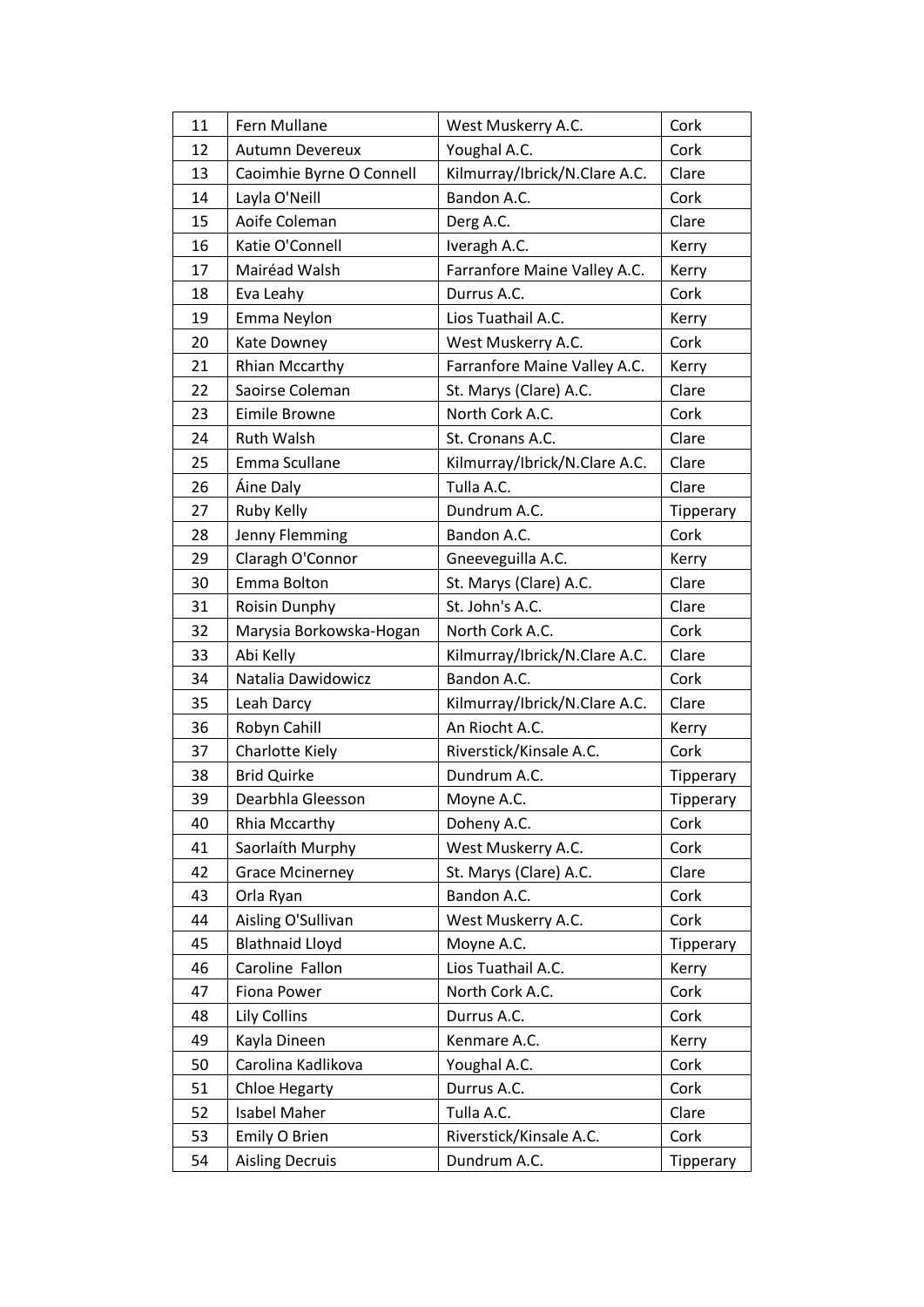| 55             | Emma Kingston            | Dundrum A.C.                                  | Tipperary     |
|----------------|--------------------------|-----------------------------------------------|---------------|
| 56             | Grainne Costello         | Farranfore Maine Valley A.C.                  | Kerry         |
| 57             | Joanna Mccarthy          | Tulla A.C.                                    | Clare         |
| 58             | Lusai De Faoite          | Kenmare A.C.                                  | Kerry         |
| 59             | Niamh Buckley            | Dundrum A.C.                                  | Tipperary     |
| 60             | Eve Murphy               | West Muskerry A.C.                            | Cork          |
| 61             | Isobel Lawlor            | K.C.K. A.C.                                   | Waterford     |
| 62             | Keeva Riordan            | Star of the Laune A.C.                        | Kerry         |
| 63             | Meabh Mcgee              | Carraig-Na-Bhfear A.C.                        | Cork          |
| 64             | Sarah Bradshaw           | Kenmare A.C.                                  | Kerry         |
| 65             | <b>Gabrielle Murnane</b> | Kenmare A.C.                                  | Kerry         |
| 66             | Rachel Hanlon            | Liscarroll A.C.                               | Cork          |
| 67             | Grace Kelleher           | West Muskerry A.C.                            | Cork          |
| 68             | Sarah Meade              | Kilmurray/Ibrick/N.Clare A.C.                 | Clare         |
| 69             | Marie-Clare Daly         | Iveragh A.C.                                  | Kerry         |
| 70             | Amy Jane Killeen         | Kilmurray/Ibrick/N.Clare A.C.                 | Clare         |
| 71             | Stephaine Sheehan        | Lios Tuathail A.C.                            | Kerry         |
| 72             | Noreen Kelleher          | Kenmare A.C.                                  | Kerry         |
| 73             | Katie Power              | Lios Tuathail A.C.                            | Kerry         |
| 74             | Orla Duggan              | Moyne A.C.                                    | Tipperary     |
| 75             | Katie Daly               | Carraig-Na-Bhfear A.C.                        | Cork          |
| 76             | Emma Louise Wall         | Grange/Fermoy A.C.                            | Cork          |
|                |                          |                                               |               |
|                |                          |                                               |               |
|                |                          | <b>Club Team Points</b>                       |               |
| Place          | Club                     | <b>Positions</b>                              | <b>Points</b> |
| $\mathbf{1}$   | Youghal A.C.             | 5, 6, 12, 50                                  | 73            |
| $\overline{2}$ | Moyne A.C.               | 2, 4, 39, 45                                  | 90            |
|                | Kilmurray/Ibrick/N.Clare |                                               |               |
| 3              | A.C.                     | 13, 25, 33, 35                                | 106           |
| 4              | West Muskerry A.C.       | 11, 20, 41, 44                                | 116           |
| 5              | Bandon A.C.              | 14, 28, 34, 43                                | 119           |
| 6              | Durrus A.C.              | 8, 18, 48, 51                                 | 125           |
| 7              | Tulla A.C.               | 3, 26, 52, 57                                 | 138           |
| 8              | Dundrum A.C.             | 27, 38, 54, 55                                | 174           |
| 9              | Kenmare A.C.             | 7, 49, 58, 64                                 | 178           |
| 10             | Lios Tuathail A.C.       | 19, 46, 71, 73                                | 209           |
|                |                          |                                               |               |
|                |                          | <b>County Team Points</b>                     |               |
| Place          | County                   | <b>Positions</b>                              | <b>Points</b> |
| 1              | Cork                     | 5, 6, 8, 10, 11, 12                           | 52            |
| $\overline{2}$ | Clare                    | 3, 9, 13, 15, 22, 24                          | 86            |
| 3<br>4         | Kerry<br>Tipperary       | 7, 16, 17, 19, 21, 29<br>2, 4, 27, 38, 39, 45 | 109<br>155    |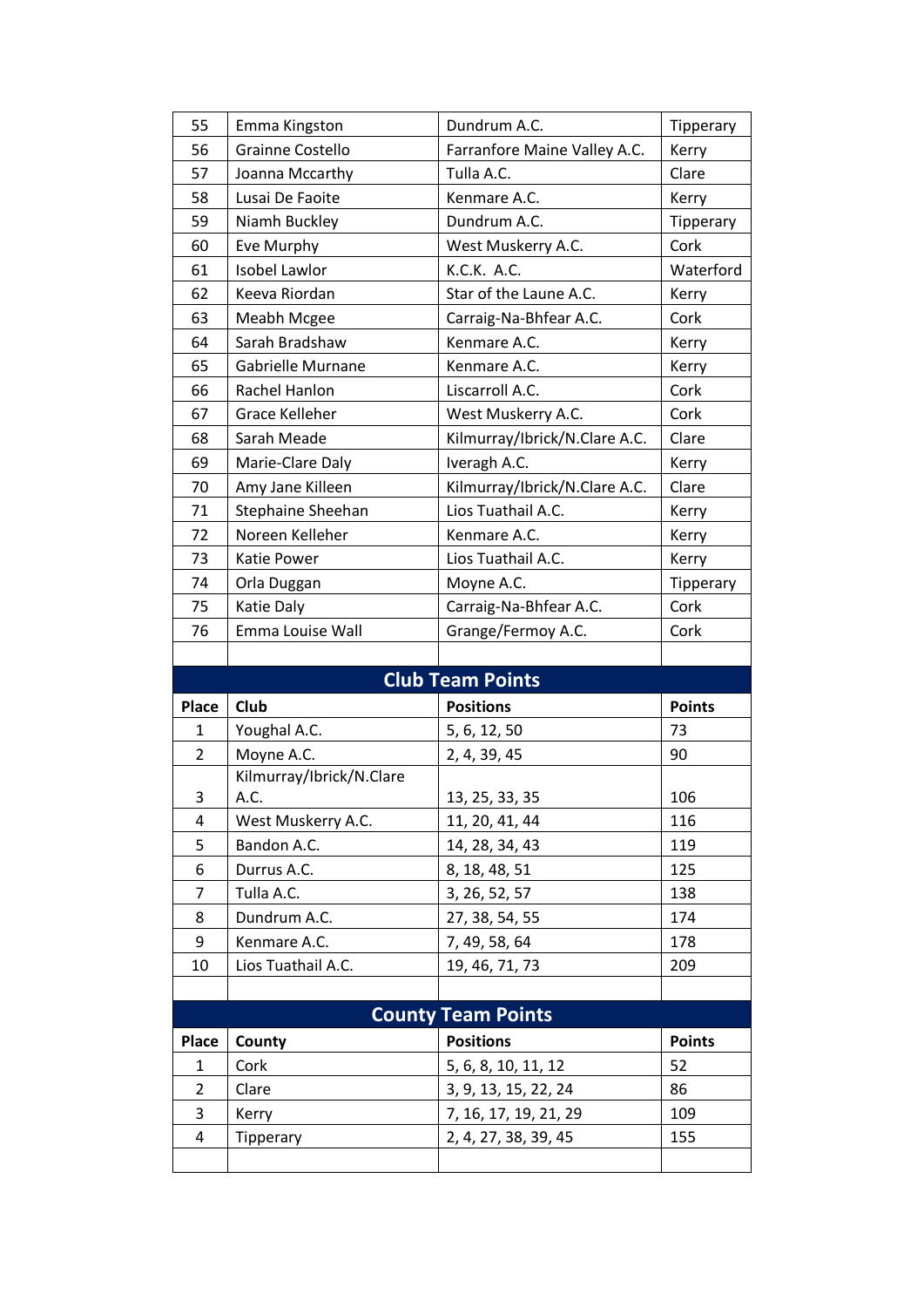|                |                        | <b>Boys under 11</b>                                      |           |
|----------------|------------------------|-----------------------------------------------------------|-----------|
| 1              | Alex Coughlan          | Doheny A.C.                                               | Cork      |
| $\overline{2}$ | Matthew Quinn          | Lios Tuathail A.C.                                        | Kerry     |
| 3              | Finn Duignan           | St. Cronans A.C.                                          | Clare     |
| 4              | <b>Oisin Fleming</b>   | Killarney Valley A.C.                                     | Kerry     |
| 5              | Sean Higgins           | North Cork A.C.                                           | Cork      |
| 6              | Cathal O'Reilly        | Thurles Crokes A.C.                                       | Tipperary |
| 7              | Aaron Horgan           | St. Brendan's A.C. (Kerry)                                | Kerry     |
| 8              | Zach Walshe            | St. Brendan's A.C. (Kerry)                                | Kerry     |
| 9              | Cathal Leamy           | St. Cronans A.C.                                          | Clare     |
| 10             | David Cahill           | St. Cronans A.C.                                          | Clare     |
| 11             | Jack O'Rourke          | Blarney/Inniscara A.C.                                    | Cork      |
| 12             | John Carmody           | Lios Tuathail A.C.                                        | Kerry     |
| 13             | Matthew Murphy         | St. Cronans A.C.                                          | Clare     |
| 14             | Thomas Faughnan        | Fergus A.C.                                               | Clare     |
| 15             | Liam Clune             | St. Cronans A.C.                                          | Clare     |
| 16             | Ewan Wragg             | Fergus A.C.                                               | Clare     |
| 17             | Rory Lynam             | St. Cronans A.C.                                          | Clare     |
| 18             | Tiarnan Lynch          | Farranfore Maine Valley A.C.                              | Kerry     |
| 19             | Eoin O'Flaherty        | St. Brendan's A.C. (Kerry)                                | Kerry     |
| 20             | James Blunnie          | St. Marys (Clare) A.C.                                    | Clare     |
| 21             | Oisin O'Brien          | North Cork A.C.                                           | Cork      |
| 22             | Neal O'Shea            | Kenmare A.C.                                              | Kerry     |
| 23             | Conal O'Reilly         | St. Cronans A.C.                                          | Clare     |
| 24             | Maurice O'Keeffe       | Blarney/Inniscara A.C.                                    | Cork      |
| 25             | Georgie O'Donnell      | Lios Tuathail A.C.                                        | Kerry     |
| 26             | <b>Richard Tarrant</b> | Bandon A.C.                                               | Cork      |
| 27             | Jerry O'Connor         | St. Cronans A.C.                                          | Clare     |
| 28             | Fionn Rush             | Kilmurray/Ibrick/N.Clare A.C.                             | Clare     |
| 29             | Liam O'Sullivan        | Kenmare A.C.                                              | Kerry     |
| 30             | Daniel Coughlan        | Bandon A.C.                                               | Cork      |
| 31             | Killian Whelan         | Clonmel A.C.                                              | Tipperary |
| 32             | Oran Doorley           | Lios Tuathail A.C.                                        | Kerry     |
| 33             | Jack Reddan            | Moyne A.C.                                                | Tipperary |
| 34             | Kevin Shannon          | Kilmurray/Ibrick/N.Clare A.C.                             | Clare     |
| 35             | Finnian Lawton         | Durrus A.C.                                               | Cork      |
| 36             | Osin Mulvihill         | Lios Tuathail A.C.                                        | Kerry     |
| 37             | Nash Conor             | West Muskerry A.C.                                        | Cork      |
| 38             | Darragh Blunnie        | St. Marys (Clare) A.C.                                    | Clare     |
| 39             | Donagh O'Sullivan      | Iveragh A.C.                                              | Kerry     |
| 40             | <b>Cormac Fennessy</b> | Carraig-Na-Bhfear A.C.                                    | Cork      |
|                |                        | ERROR: Number specified is for Age Category Under 13 Boys |           |
| 42             | Darragh Devine         | K.C.K. A.C.                                               | Waterford |
| 43             | <b>Matthew Carroll</b> | Blarney/Inniscara A.C.                                    | Cork      |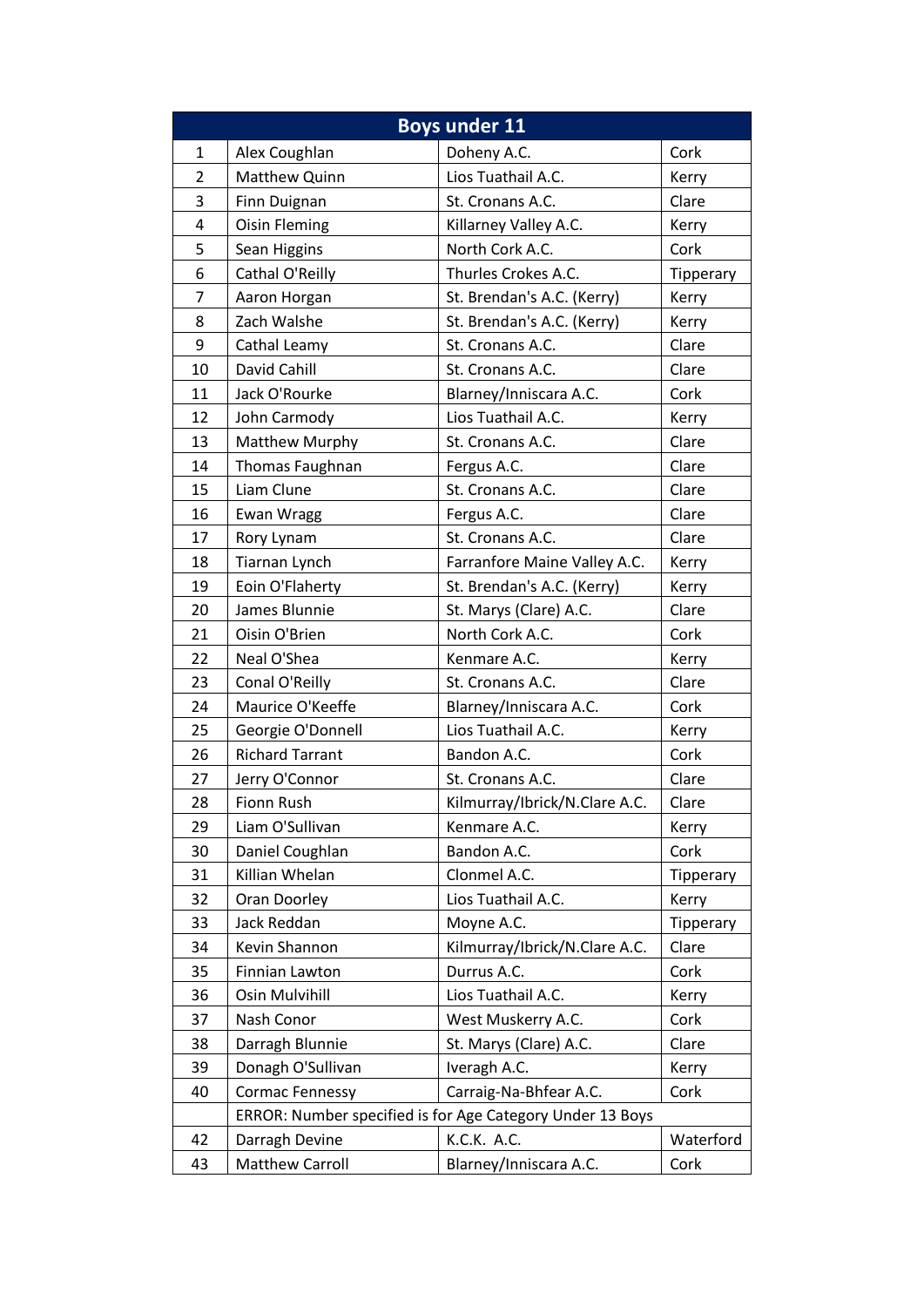| 44 | Mel Twomey              | North Cork A.C.               | Cork      |
|----|-------------------------|-------------------------------|-----------|
| 45 | <b>Adam Phelan</b>      | Moyne A.C.                    | Tipperary |
| 46 | Eoin O'Callaghan        | Bandon A.C.                   | Cork      |
| 47 | Darragh Cahill          | An Riocht A.C.                | Kerry     |
| 48 | Darragh Murphy          | Kenmare A.C.                  | Kerry     |
| 49 | Dylan Mulcahy           | Carraig-Na-Bhfear A.C.        | Cork      |
| 50 | Evan Nolan              | Thurles Crokes A.C.           | Tipperary |
| 51 | Ruadhan Mckenna         | West Muskerry A.C.            | Cork      |
| 52 | Joshua Kelleher         | North Cork A.C.               | Cork      |
| 53 | Conor Finn              | Midleton A.C.                 | Cork      |
| 54 | Conor Neylon            | Kilmurray/Ibrick/N.Clare A.C. | Clare     |
| 55 | <b>Steven Murphy</b>    | Kilmurray/Ibrick/N.Clare A.C. | Clare     |
| 56 | Mikey Foley             | Bandon A.C.                   | Cork      |
| 57 | Barry Cunningham        | K.C.K. A.C.                   | Waterford |
| 58 | <b>Gusztav Dancsa</b>   | North Cork A.C.               | Cork      |
| 59 | Kieran Keane            | An Riocht A.C.                | Kerry     |
| 60 | Matthew O Sullivan      | St. Brendan's A.C. (Kerry)    | Kerry     |
| 61 | Liam Reidy              | St. Marys (Clare) A.C.        | Clare     |
| 62 | <b>Steven Mcinerney</b> | St. Marys (Clare) A.C.        | Clare     |
| 63 | Dara Lynch              | Killarney Valley A.C.         | Kerry     |
| 64 | Patrick Harrington      | Bantry A.C.                   | Cork      |
| 65 | Michael Jones           | Kenmare A.C.                  | Kerry     |
| 66 | Rory O' Connor          | Midleton A.C.                 | Cork      |
| 67 | Michael Kennedy         | St. Marys (Clare) A.C.        | Clare     |
| 68 | Adam Lynch              | Lios Tuathail A.C.            | Kerry     |
| 69 | Eoin Sexton             | Bandon A.C.                   | Cork      |
| 70 | <b>Ben Wragg</b>        | Fergus A.C.                   | Clare     |
| 71 | Sean Lucey              | West Muskerry A.C.            | Cork      |
| 72 | Darragh O Flaherty      | St. Brendan's A.C. (Kerry)    | Kerry     |
| 73 | Daniel Kelleher Barry   | Bandon A.C.                   | Cork      |
| 74 | Joe Kennedy             | K.C.K. A.C.                   | Waterford |
| 75 | Jack O Loughlin         | Kilmurray/Ibrick/N.Clare A.C. | Clare     |
| 76 | Ciaran O'Sullivan       | West Muskerry A.C.            | Cork      |
| 77 | Harry Reidy             | Lios Tuathail A.C.            | Kerry     |
| 78 | <b>Timothy Ryan</b>     | Killarney Valley A.C.         | Kerry     |
| 79 | <b>Brosnan Shane</b>    | An Riocht A.C.                | Kerry     |
| 80 | <b>Billy Kelleher</b>   | Carraig-Na-Bhfear A.C.        | Cork      |
| 81 | <b>Tadgh Harrington</b> | Kenmare A.C.                  | Kerry     |
| 82 | Nathanael O' Driscoll   | Midleton A.C.                 | Cork      |
| 83 | Sean White              | Killarney Valley A.C.         | Kerry     |
| 84 | Ethan Walsh             | St. Cronans A.C.              | Clare     |
| 85 | Steven Bevan            | Blarney/Inniscara A.C.        | Cork      |
| 86 | Sean Mulvihill          | Lios Tuathail A.C.            | Kerry     |
| 87 | Glen Deburca            | Bandon A.C.                   | Cork      |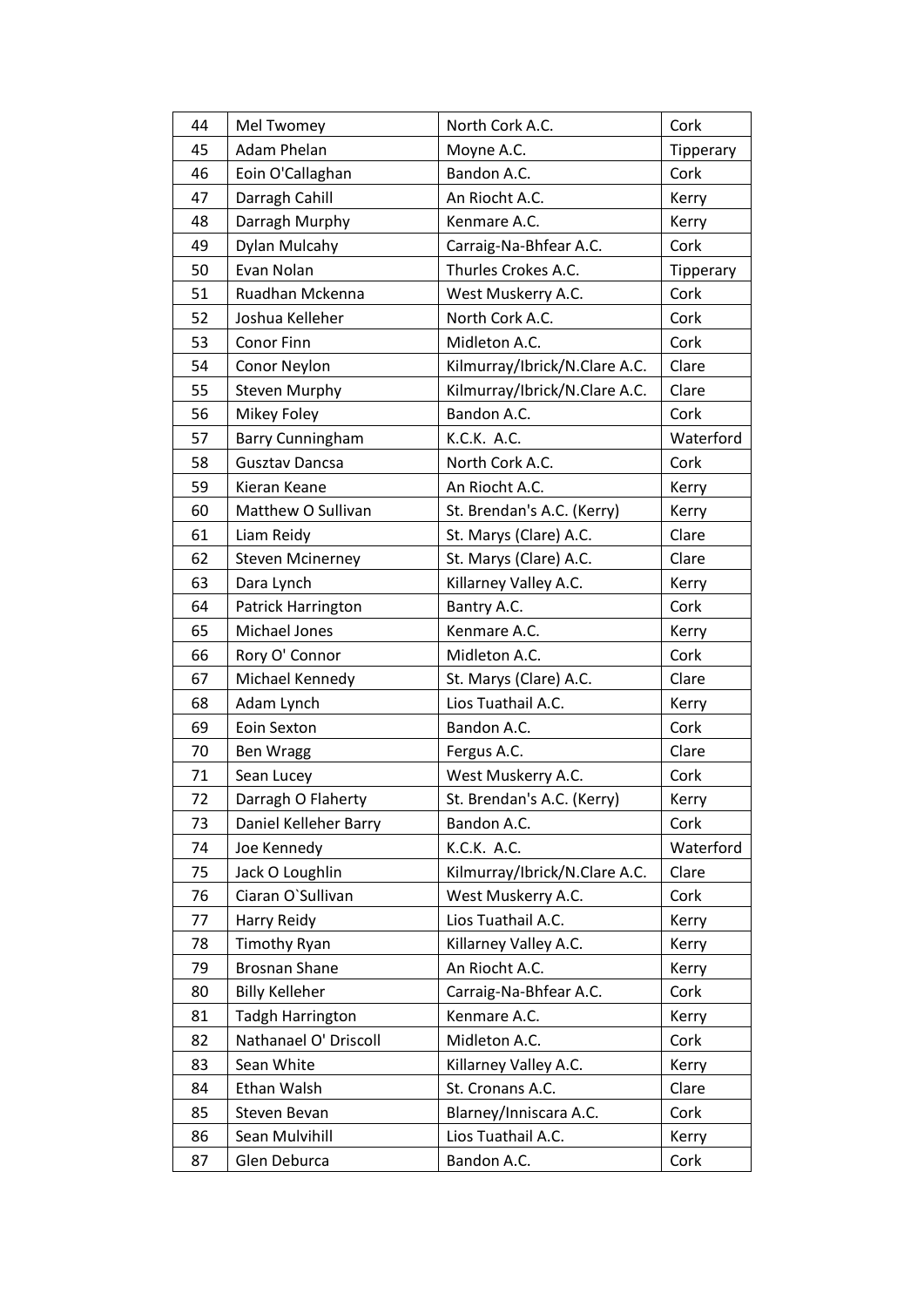| 88             | Liam Hughes Keane          | St. Cronans A.C.              | Clare         |
|----------------|----------------------------|-------------------------------|---------------|
| 89             | Leon Talty                 | St. Cronans A.C.              | Clare         |
| 90             | Joseph Kelly               | St. Cronans A.C.              | Clare         |
|                |                            |                               |               |
|                |                            | <b>Club Team Points</b>       |               |
| Place          | Club                       | <b>Positions</b>              |               |
| 1              | St. Cronans A.C.           | 3, 9, 10, 13                  |               |
| 2              | Lios Tuathail A.C.         | 2, 12, 25, 32                 | 35            |
| 3              | St. Brendan's A.C. (Kerry) | 7, 8, 19, 60                  | 71            |
| 4              | North Cork A.C.            | 5, 21, 44, 52                 | 94            |
| 5              | Bandon A.C.                | 26, 30, 46, 56                | 122           |
| 6              | Blarney/Inniscara A.C.     | 11, 24, 43, 85                | 158           |
| $\overline{7}$ | Kenmare A.C.               | 22, 29, 48, 65                | 163           |
|                | Kilmurray/Ibrick/N.Clare   |                               |               |
| 8              | A.C.                       | 28, 34, 54, 55                | 164           |
| 9              | St. Marys (Clare) A.C.     | 20, 38, 61, 62                | 171           |
| 10             | Killarney Valley A.C.      | 4, 63, 78, 83                 | 181           |
| 11             | West Muskerry A.C.         | 37, 51, 71, 76                | 228           |
|                |                            |                               | 235           |
|                |                            | <b>County Team Points</b>     |               |
| <b>Place</b>   | County                     | <b>Positions</b>              | <b>Points</b> |
| 1              | Kerry                      | 2, 4, 7, 8, 12, 18            | 51            |
| 2              | Clare                      | 3, 9, 10, 13, 14, 15          | 64            |
| 3              | Cork                       | 1, 5, 11, 21, 24, 26          | 88            |
|                |                            |                               |               |
|                |                            | Girls under 13                |               |
| 1              | <b>Isabelle Nestor</b>     | Midleton A.C.                 | Cork          |
| $\overline{2}$ | Aine Sheridan              | Ballymore Cobh A.C.           | Cork          |
| 3              | Isobel Kellegher           | Liscarroll A.C.               | Cork          |
| 4              | Caoimhe Cahill             | St. Cronans A.C.              | Clare         |
| 5              | Abbie Dunlop               | Kenmare A.C.                  | Kerry         |
| 6              | Aoibhinn Gleeson           | Killarney Valley A.C.         | Kerry         |
| $\overline{7}$ | Angelina Chizhikova        | West Waterford A.C.           | Waterford     |
| 8              | Sophie Torpey              | St. Cronans A.C.              | Clare         |
| 9              | <b>Helen Cleere</b>        | Moyne A.C.                    | Tipperary     |
| 10             | Ciara Power                | K.C.K. A.C.                   | Waterford     |
| 11             | Ellen Bolger               | Carrick-on-Suir A.C.          | Tipperary     |
| 12             | Rachel Kelleher            | West Muskerry A.C.            | Cork          |
| 13             | Cliodhna Queally           | Kilmurray/Ibrick/N.Clare A.C. | Clare         |
| 14             | Danielle O'Neill           | West Muskerry A.C.            | Cork          |
| 15             |                            |                               |               |
|                | Elsa Ryan                  | Midleton A.C.                 | Cork          |
| 16             | Polly Mai Donnellan        | Tulla A.C.                    | Clare         |
| 17             | Marina Eager               | Star of the Laune A.C.        | Kerry         |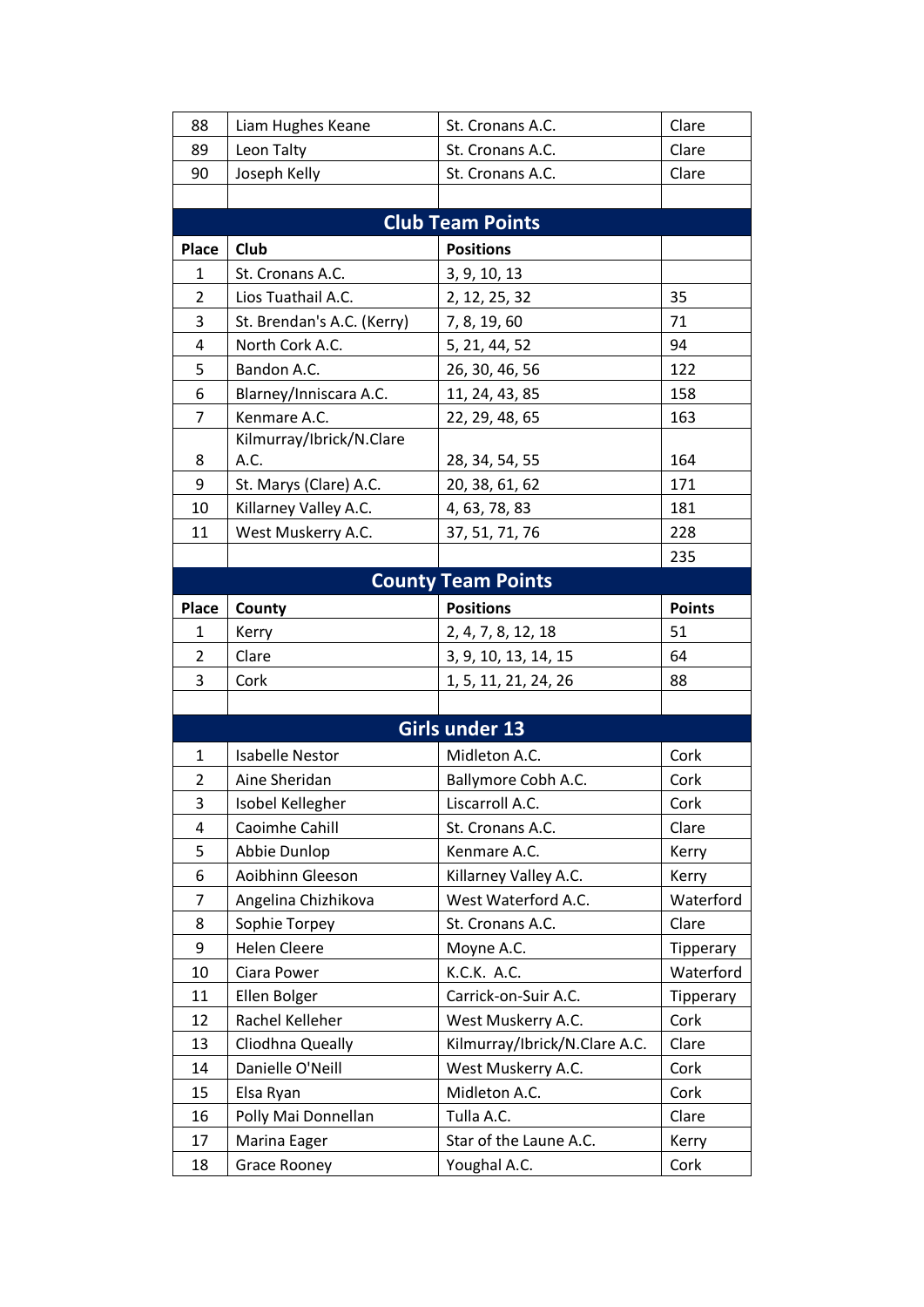| 19 | Rachel Neylon             | Lios Tuathail A.C.            | Kerry     |
|----|---------------------------|-------------------------------|-----------|
| 20 | Alison Butler             | An Riocht A.C.                | Kerry     |
| 21 | Grainne Mcmahon           | Shannon A.C.                  | Clare     |
| 22 | <b>Eimear Clune</b>       | St. Cronans A.C.              | Clare     |
| 23 | Lola Eager                | Star of the Laune A.C.        | Kerry     |
| 24 | Ali O'Donoghue            | Killarney Valley A.C.         | Kerry     |
| 25 | Aoibheann O'Sullivan      | Bandon A.C.                   | Cork      |
| 26 | Sarah Quinn               | Lios Tuathail A.C.            | Kerry     |
| 27 | Louise Hickey             | Moyne A.C.                    | Tipperary |
| 28 | Paula Quirke              | Dundrum A.C.                  | Tipperary |
| 29 | Kaileigh Cass             | K.C.K. A.C.                   | Waterford |
| 30 | Aoife O'Brien             | Spa-Fenit Barrow A.C.         | Kerry     |
| 31 | Saoirse Corrigan          | St. Nicholas A.C.             | Cork      |
| 32 | Hannah Ryan               | Killarney Valley A.C.         | Kerry     |
| 33 | Noelle Dillon             | Lios Tuathail A.C.            | Kerry     |
| 34 | Fia Flynn Hurley          | Blarney/Inniscara A.C.        | Cork      |
| 35 | Lucia Duarte              | West Muskerry A.C.            | Cork      |
| 36 | Aimee Mcnamara            | Kilmurray/Ibrick/N.Clare A.C. | Clare     |
| 37 | Poppi Devereaux           | Youghal A.C.                  | Cork      |
| 38 | Sarah Blunnie             | St. Marys (Clare) A.C.        | Clare     |
| 39 | <b>Tara Desmond</b>       | Kenmare A.C.                  | Kerry     |
| 40 | Shaoirse Reidy            | An Riocht A.C.                | Kerry     |
| 41 | <b>Eimear Murray</b>      | Kilmurray/Ibrick/N.Clare A.C. | Clare     |
| 42 | Selena O'Riordan          | Midleton A.C.                 | Cork      |
| 43 | Rachael Walsh             | Grange/Fermoy A.C.            | Cork      |
| 44 | Aoife Bolton              | St. Marys (Clare) A.C.        | Clare     |
| 45 | Eabha O'Malley            | Kilmurray/Ibrick/N.Clare A.C. | Clare     |
| 46 | Ruby Kennedy              | Youghal A.C.                  | Cork      |
| 47 | Heliise Loore Vahi        | Midleton A.C.                 | Cork      |
| 48 | Aoife Reidy               | St. Marys (Clare) A.C.        | Clare     |
| 49 | <b>Holly Arthur</b>       | Kenmare A.C.                  | Kerry     |
| 50 | Caoimhe Walsh             | Bandon A.C.                   | Cork      |
| 51 | Katie Ansbro              | Youghal A.C.                  | Cork      |
| 52 | Saoirse Donnellan         | Tulla A.C.                    | Clare     |
| 53 | Cathy Ní Sheanlaoich      | West Waterford A.C.           | Waterford |
| 54 | <b>Grace Robertswhite</b> | Kenmare A.C.                  | Kerry     |
| 55 | Orlaith Lillis            | Kilmihil A.C.                 | Clare     |
| 56 | Danielle O'Riordan        | Gneeveguilla A.C.             | Kerry     |
| 57 | Caitriona Byrne           | Kilmurray/Ibrick/N.Clare A.C. | Clare     |
| 58 | Clodagh Lucey             | Killarney Valley A.C.         | Kerry     |
| 59 | Rebecca Darcy             | Kilmurray/Ibrick/N.Clare A.C. | Clare     |
| 60 | Aine Lenihan              | Tulla A.C.                    | Clare     |
| 61 | Odhrna Hurley             | Carraig-Na-Bhfear A.C.        | Cork      |
| 62 | Clodagh Dwyer             | Iveragh A.C.                  | Kerry     |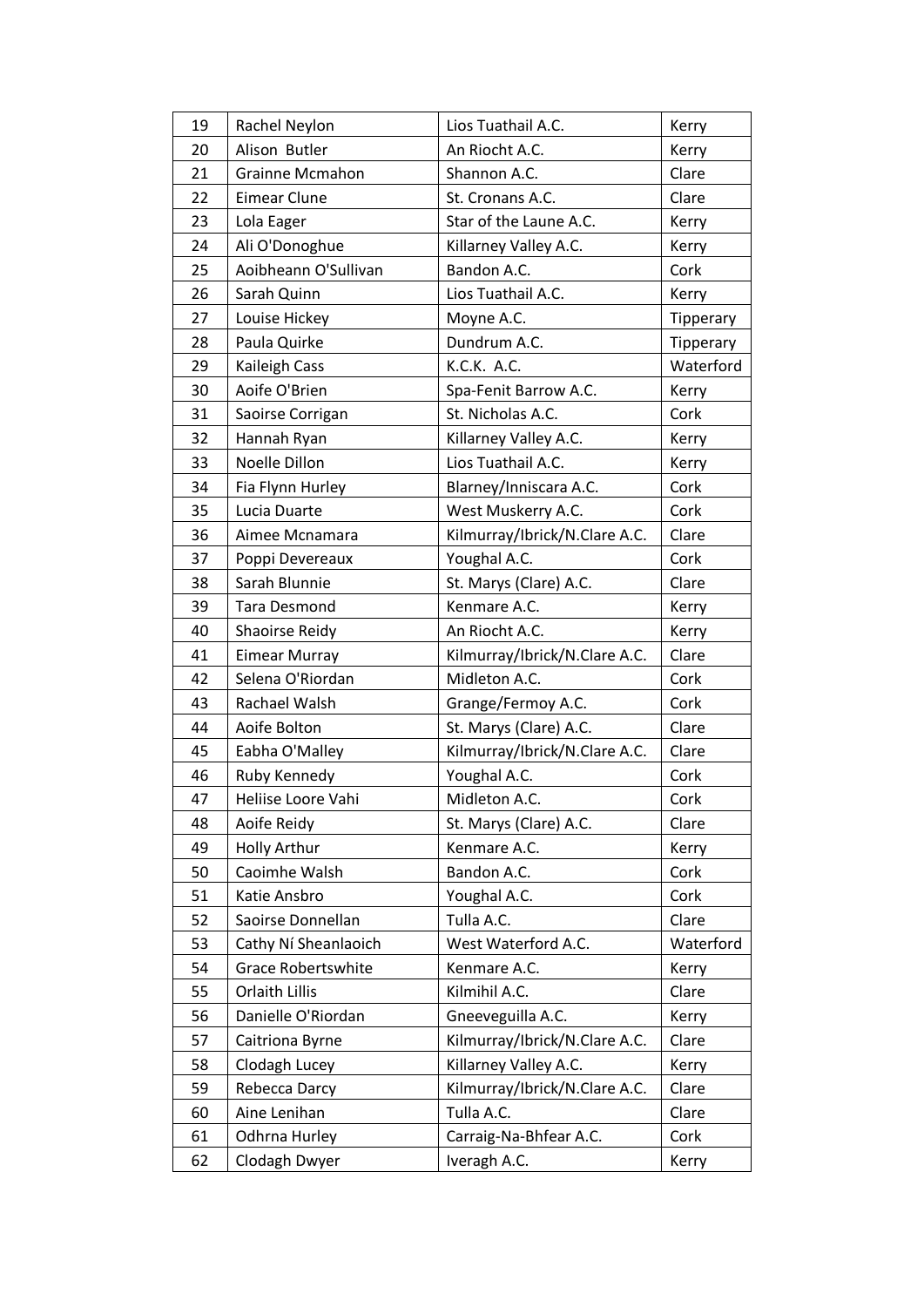| 63             | Joanne Daly              | Carraig-Na-Bhfear A.C.          | Cork          |
|----------------|--------------------------|---------------------------------|---------------|
| 64             | Una Duggan               | Moyne A.C.                      | Tipperary     |
| 65             | <b>Keelin Keating</b>    | West Muskerry A.C.              | Cork          |
| 66             | <b>Grace Harrison</b>    | Lios Tuathail A.C.              | Kerry         |
|                |                          |                                 |               |
|                |                          | <b>Club Team Points</b>         |               |
| Place          | Club                     | <b>Positions</b>                | <b>Points</b> |
| 1              | Midleton A.C.            | 1, 15, 42, 47                   | 105           |
| $\overline{2}$ | Killarney Valley A.C.    | 6, 24, 32, 58                   | 120           |
| 3              | West Muskerry A.C.       | 12, 14, 35, 65                  | 126           |
|                | Kilmurray/Ibrick/N.Clare |                                 |               |
| 4              | A.C.                     | 13, 36, 41, 45                  | 135           |
| 5              | Lios Tuathail A.C.       | 19, 26, 33, 66                  | 144           |
| 6              | Kenmare A.C.             | 5, 39, 49, 54                   | 147           |
| $\overline{7}$ | Youghal A.C.             | 18, 37, 46, 51                  | 152           |
|                |                          |                                 |               |
|                |                          | <b>County Team Points</b>       |               |
| <b>Place</b>   | County                   | <b>Positions</b>                | <b>Points</b> |
| $\mathbf{1}$   | Cork                     | 1, 2, 3, 12, 14, 15             | 47            |
| $\overline{2}$ | Clare                    | 4, 8, 13, 16, 21, 22            | 84            |
| 3              | Kerry                    | 5, 6, 17, 19, 20, 23            | 90            |
|                |                          |                                 |               |
|                |                          |                                 |               |
|                |                          | <b>Boys under 13</b>            |               |
| $\mathbf{1}$   | James Doyle              | Thurles Crokes A.C.             | Tipperary     |
| $\overline{2}$ | Colm Gillespie           | West Muskerry A.C.              | Cork          |
| 3              | Aaron Moore              | Moyne A.C.                      | Tipperary     |
| 4              | Breandán O'Sullivan      | West Muskerry A.C.              | Cork          |
| 5              | Kieran Doyle             | St. Cronans A.C.                | Clare         |
| 6              | John Wiggington Barrett  | Carraig-Na-Bhfear A.C.          | Cork          |
| $\overline{7}$ | Charlie O'Neill          | Youghal A.C.                    | Cork          |
| 8              | Fionn Harrington         | Durrus A.C.                     | Cork          |
| 9              | <b>Gerard Dunne</b>      | St. John's A.C.                 | Clare         |
| 10             | <b>Adam Quigley</b>      | Iveragh A.C.                    | Kerry         |
| 11             | Desmond Kenneally        | Bandon A.C.                     | Cork          |
| 12             | Charlie Twomey           | Bandon A.C.                     | Cork          |
| 13             | Dara Mccarthy            | Bandon A.C.                     | Cork          |
| 14             | Cian Flaherty            | Clonmel A.C.                    | Tipperary     |
| 15             | Colm Barry               | K.C.K. A.C.                     | Waterford     |
| 16             | <b>Oisin Mccarthy</b>    | Bandon A.C.                     | Cork          |
| 17             | Ted O'Gorman             | Killarney Valley A.C.           | Kerry         |
| 18             | <b>Timmy Colbert</b>     | West Limerick A.C.              | Limerick      |
| 19             | Jack Rush                | Kilmurray/Ibrick/N.Clare A.C.   | Clare         |
| 20             | Fionn O'Mara             | St. Cronans A.C.<br>Doheny A.C. | Clare         |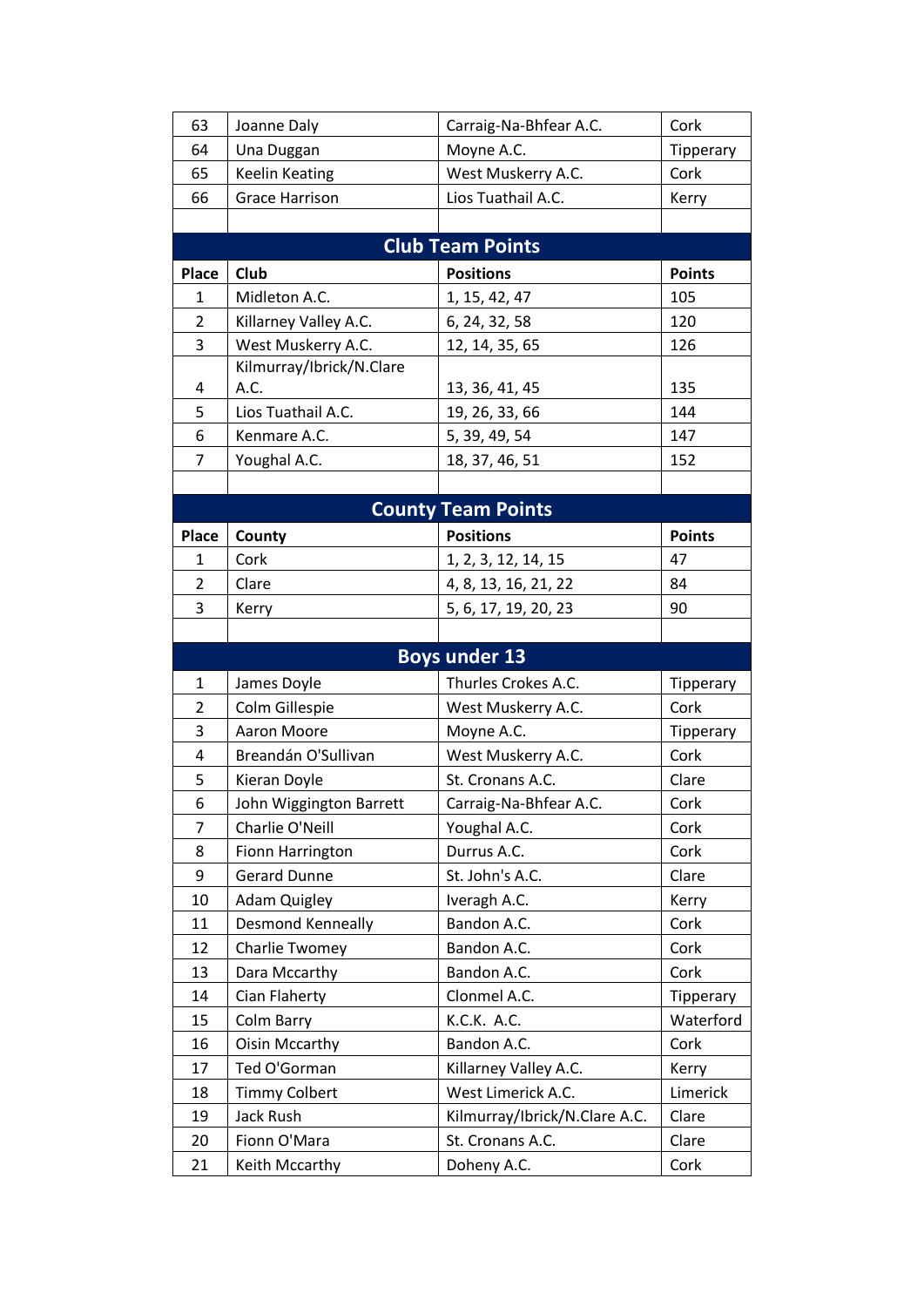| 22 | Roman Borkowski-Hogan  | North Cork A.C.               | Cork      |
|----|------------------------|-------------------------------|-----------|
| 23 | Dara Walsh             | Bandon A.C.                   | Cork      |
| 24 | Tommy Arthur           | Kenmare A.C.                  | Kerry     |
| 25 | Jack Cullinane         | Bandon A.C.                   | Cork      |
| 26 | Aaron Mclaughlin       | Moyne A.C.                    | Tipperary |
| 27 | Charlie Hannon         | St. Cronans A.C.              | Clare     |
| 28 | <b>Odhran Mccarthy</b> | Carraig-Na-Bhfear A.C.        | Cork      |
| 29 | Aaron Sheehan          | Carraig-Na-Bhfear A.C.        | Cork      |
| 30 | Connor O Gorman        | Clonmel A.C.                  | Tipperary |
| 31 | Daire Culligan         | Fergus A.C.                   | Clare     |
| 32 | Padraigh O Dwyer       | Kilmurray/Ibrick/N.Clare A.C. | Clare     |
| 33 | Michael O Reilly       | Clonmel A.C.                  | Tipperary |
| 34 | Cathal Talty           | Kilmurray/Ibrick/N.Clare A.C. | Clare     |
| 35 | <b>Michael Mullins</b> | Carraig-Na-Bhfear A.C.        | Cork      |
| 36 | Jake Bowe              | Moyne A.C.                    | Tipperary |
| 37 | Cathal O Gorman        | Clonmel A.C.                  | Tipperary |
| 38 | Kieran O'Donoghue      | Kenmare A.C.                  | Kerry     |
| 39 | <b>Colm Hegarty</b>    | Durrus A.C.                   | Cork      |
| 40 | Conor Galvin           | Bandon A.C.                   | Cork      |
| 41 | James O'Neill          | West Muskerry A.C.            | Cork      |
| 42 | <b>Luke Mullins</b>    | Carraig-Na-Bhfear A.C.        | Cork      |
| 43 | Cathal Whooley         | Carraig-Na-Bhfear A.C.        | Cork      |
| 44 | Oisin Lynch            | Killarney Valley A.C.         | Kerry     |
| 45 | Conor Dalton           | Carraig-Na-Bhfear A.C.        | Cork      |
| 46 | Jason O'Reilly         | Killarney Valley A.C.         | Kerry     |
| 47 | Luke Hession           | Limerick A.C.                 | Limerick  |
| 48 | Aidan Maher            | Grange/Fermoy A.C.            | Cork      |
| 49 | <b>Adam Mccarthy</b>   | Carraig-Na-Bhfear A.C.        | Cork      |
| 50 | <b>Brian Doody</b>     | Killarney Valley A.C.         | Kerry     |
| 51 | Rudi O'Halloran        | Blarney/Inniscara A.C.        | Cork      |
| 52 | Cathal Culloo          | Tulla A.C.                    | Clare     |
| 53 | Sean Walsh             | North Cork A.C.               | Cork      |
| 54 | Tom O'Driscoll         | Dundrum A.C.                  | Tipperary |
| 55 | Cormac Byrne           | Kilmurray/Ibrick/N.Clare A.C. | Clare     |
| 56 | Tom O'Flaherty         | St. Brendan's A.C. (Kerry)    | Kerry     |
| 57 | <b>Cillian Daly</b>    | Kenmare A.C.                  | Kerry     |
| 58 | Cormac Lynam           | St. Cronans A.C.              | Clare     |
| 59 | Callum Roberts         | Midleton A.C.                 | Cork      |
| 60 | James Lucey            | West Muskerry A.C.            | Cork      |
| 61 | James Dillon           | Lios Tuathail A.C.            | Kerry     |
| 62 | <b>Bill Quigley</b>    | K.C.K. A.C.                   | Waterford |
| 63 | Pauly Cunningham       | K.C.K. A.C.                   | Waterford |
| 64 | Cormac Costello        | Farranfore Maine Valley A.C.  | Kerry     |
| 65 | <b>Stephen Garrihy</b> | Kilmurray/Ibrick/N.Clare A.C. | Clare     |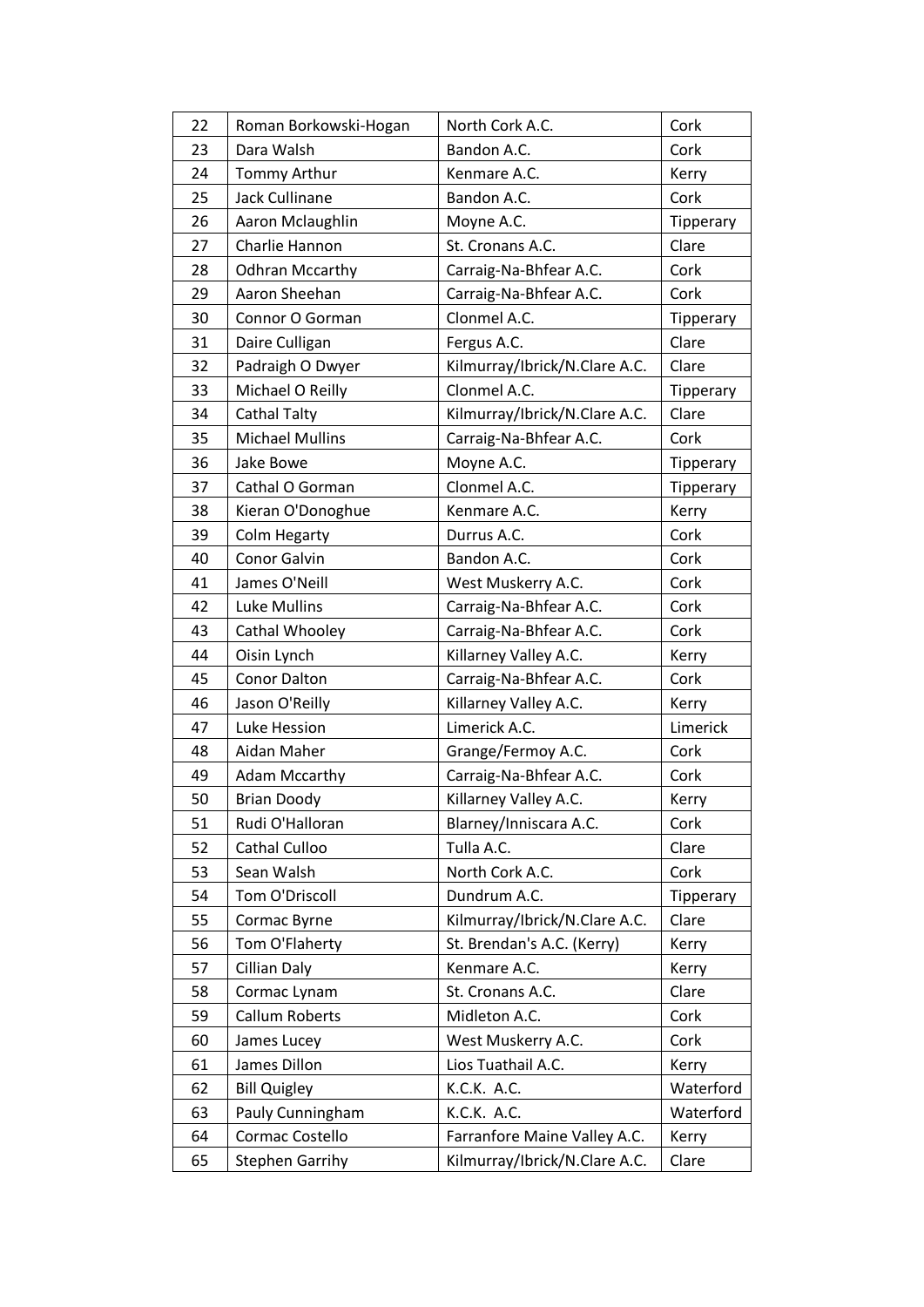| 66             | Daragh Mcgee                          | Carraig-Na-Bhfear A.C.                | Cork               |
|----------------|---------------------------------------|---------------------------------------|--------------------|
| 67             | Ben Corridan                          | Lios Tuathail A.C.                    | Kerry              |
| 68             | Sam Sheehan                           | Lios Tuathail A.C.                    | Kerry              |
| 69             | Gavin Twomey                          | Kilmurray/Ibrick/N.Clare A.C.         | Clare              |
| 70             | Conor Daly                            | St. Cronans A.C.                      | Clare              |
| 71             | Leo Cuddigan                          | Lios Tuathail A.C.                    | Kerry              |
| 72             | Samuel O' Driscoll                    | Midleton A.C.                         | Cork               |
| 73             | Evan Cahill                           | Kilmurray/Ibrick/N.Clare A.C.         | Clare              |
| 74             | David Keane                           | An Riocht A.C.                        | Kerry              |
| 75             | <b>Niall Twomey</b>                   | Kilmurray/Ibrick/N.Clare A.C.         | Clare              |
|                |                                       |                                       |                    |
|                |                                       | <b>Club Team Points</b>               |                    |
| <b>Place</b>   | Club                                  | <b>Positions</b>                      | <b>Points</b>      |
| 1              | Bandon A.C.                           | 11, 12, 13, 16                        | 52                 |
| $\overline{2}$ | Carraig-Na-Bhfear A.C.                | 6, 28, 29, 35                         | 98                 |
| 3              | West Muskerry A.C.                    | 2, 4, 41, 60                          | 107                |
| 4              | St. Cronans A.C.                      | 5, 20, 27, 58                         | 110                |
| 5              | Clonmel A.C.                          | 14, 30, 33, 37                        | 114                |
|                | Kilmurray/Ibrick/N.Clare              |                                       |                    |
| 6              | A.C.                                  | 19, 32, 34, 55                        | 140                |
| $\overline{7}$ | Killarney Valley A.C.                 | 17, 44, 46, 50                        | 157                |
| 8              | Lios Tuathail A.C.                    | 61, 67, 68, 71                        | 267                |
|                |                                       |                                       |                    |
|                |                                       |                                       |                    |
|                |                                       | <b>County Team Points</b>             |                    |
| Place          | County                                | <b>Positions</b>                      | <b>Points</b>      |
| 1              | Cork                                  | 2, 4, 6, 7, 8, 11                     | 38                 |
| 2              | Tipperary                             | 1, 3, 14, 26, 30, 33                  | 107                |
| 3              | Clare                                 | 5, 9, 19, 20, 27, 31                  | 111                |
| 4              | Kerry                                 | 10, 17, 24, 38, 44, 46                | 179                |
|                |                                       |                                       |                    |
|                |                                       | <b>Girls under 15</b>                 |                    |
| $\mathbf{1}$   | <b>Saoirse Tomkins</b>                | Gneeveguilla A.C.                     | Kerry              |
| $\overline{2}$ | <b>Holly Carroll</b>                  | Blarney/Inniscara A.C.                | Cork               |
| 3              | Aniela Borkowski-Hogan                | North Cork A.C.                       | Cork               |
| 4              | Rebecca Harrington                    | Durrus A.C.                           | Cork               |
| 5              | Deirdre Kelly                         | Iveragh A.C.                          | Kerry              |
| 6              | Ellen Murphy                          | Bandon A.C.                           | Cork               |
| $\overline{7}$ | <b>Helena Barry</b>                   | K.C.K. A.C.                           | Waterford          |
| 8              | Aoibheann Lawton                      | Durrus A.C.                           | Cork               |
| 9              | Grace Mckiernan                       | St. Marys (Clare) A.C.                | Clare              |
| 10             | Kerry Eager                           | Star of the Laune A.C.                | Kerry              |
| 11             | Sarah Nyhan                           | West Waterford A.C.                   | Waterford          |
| 12<br>13       | <b>Aisling Power</b><br>Saoirse Crowe | K.C.K. A.C.<br>St. Marys (Clare) A.C. | Waterford<br>Clare |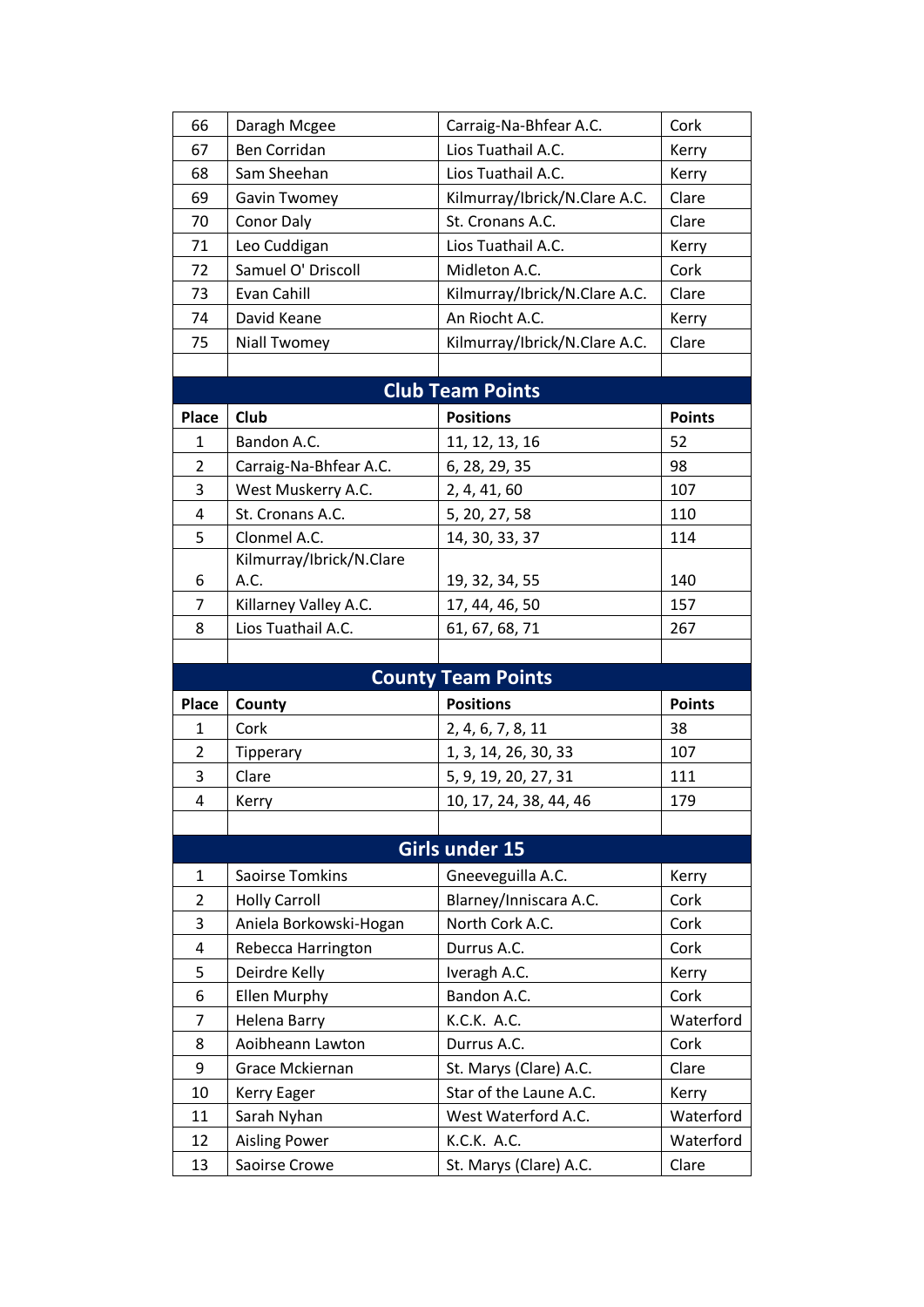| 14                        | Kate Bolton              | St. Marys (Clare) A.C.        | Clare         |  |
|---------------------------|--------------------------|-------------------------------|---------------|--|
| 15                        | Cliona Lynch             | Carraig-Na-Bhfear A.C.        | Cork          |  |
| 16                        | Aoife Dwyer              | Iveragh A.C.                  | Kerry         |  |
| 17                        | Rachel O Brien           | Riverstick/Kinsale A.C.       | Cork          |  |
| 18                        | Aife O'Neill             | Doheny A.C.                   | Cork          |  |
| 19                        | Lisa Kingston            | West Muskerry A.C.            | Cork          |  |
| 20                        | Maeve Daly               | Iveragh A.C.                  | Kerry         |  |
| 21                        | Sarah O'Shea             | Iveragh A.C.                  | Kerry         |  |
| 22                        | <b>Grace Cahill</b>      | An Riocht A.C.                | Kerry         |  |
| 23                        | Meabh O'Malley           | Kilmurray/Ibrick/N.Clare A.C. | Clare         |  |
| 24                        | Maria Bermingham         | St. Marys (Clare) A.C.        | Clare         |  |
| 25                        | Caoimhe Cotter           | Durrus A.C.                   | Cork          |  |
| 26                        | Natasha Myers            | Farranfore Maine Valley A.C.  | Kerry         |  |
| 27                        | Catherine Walsh          | North Cork A.C.               | Cork          |  |
| 28                        | Maria Campos             | North Cork A.C.               | Cork          |  |
| 29                        | Eimear O'Leary           | Millstreet A.C.               | Cork          |  |
| 30                        | Sarah O'Neill            | West Muskerry A.C.            | Cork          |  |
| 31                        | Brigin Kelleher          | West Muskerry A.C.            | Cork          |  |
| 32                        | Aoife Downey             | West Muskerry A.C.            | Cork          |  |
| 33                        | Aishling Browne          | St. Marys (Clare) A.C.        | Clare         |  |
| 34                        | <b>Ellen Collins</b>     | Durrus A.C.                   | Cork          |  |
| 35                        | Niamh Kennedy            | K.C.K. A.C.                   | Waterford     |  |
| 36                        | Helene Marie Vahi        | Midleton A.C.                 | Cork          |  |
| 37                        | <b>Aisling Mcauliffe</b> | Lios Tuathail A.C.            | Kerry         |  |
| 38                        | Sarah Lynch              | Lios Tuathail A.C.            | Kerry         |  |
| 39                        | Aine Duggan              | Moyne A.C.                    | Tipperary     |  |
| 40                        | Anna Quigley             | K.C.K. A.C.                   | Waterford     |  |
| 41                        | Orlaith Kennedy          | K.C.K. A.C.                   | Waterford     |  |
|                           |                          |                               |               |  |
|                           |                          | <b>Club Team Points</b>       |               |  |
| Place                     | Club                     | <b>Positions</b>              | <b>Points</b> |  |
| 1                         | St. Marys (Clare) A.C.   | 9, 13, 14, 24                 | 60            |  |
| $\overline{2}$            | Iveragh A.C.             | 5, 16, 20, 21                 | 62            |  |
| 3                         | Durrus A.C.              | 4, 8, 25, 34                  | 71            |  |
| 4                         | K.C.K. A.C.              | 7, 12, 35, 40                 | 94            |  |
| 5                         | West Muskerry A.C.       | 19, 30, 31, 32                | 112           |  |
|                           |                          |                               |               |  |
| <b>County Team Points</b> |                          |                               |               |  |
| Place                     | County                   | <b>Positions</b>              | <b>Points</b> |  |
| 1                         | Cork                     | 2, 3, 4, 6, 8, 15             | 38            |  |
| $\overline{2}$            | Kerry                    | 1, 5, 10, 16, 20, 21          | 73            |  |
| 3                         | Clare                    | 9, 13, 14, 23, 24, 33         | 116           |  |
|                           |                          |                               |               |  |
|                           |                          |                               |               |  |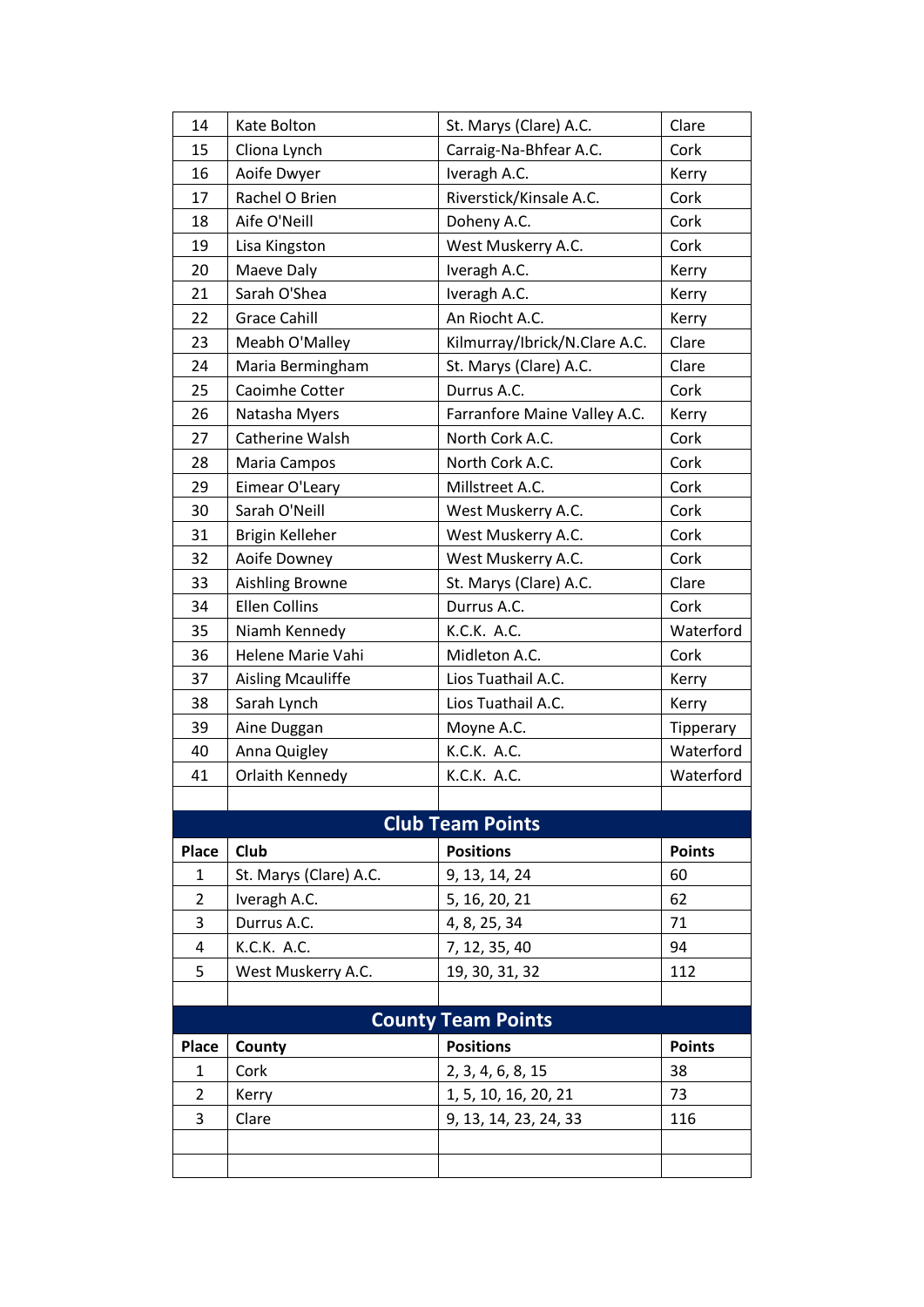| <b>Boys under 15</b>      |                          |                               |               |  |
|---------------------------|--------------------------|-------------------------------|---------------|--|
| 1                         | Michael O'Reilly         | Kenmare A.C.                  | Kerry         |  |
| $\overline{2}$            | Liam Palmer              | Kenmare A.C.                  | Kerry         |  |
| 3                         | Jack O'Leary             | Gneeveguilla A.C.             | Kerry         |  |
| 4                         | Conall O'Mahony          | Farranfore Maine Valley A.C.  | Kerry         |  |
| 5                         | Rory Falvey              | Bandon A.C.                   | Cork          |  |
| 6                         | Jack O'Mara              | Thurles Crokes A.C.           | Tipperary     |  |
| 7                         | Ciaran O'Sullivan        | Star of the Laune A.C.        | Kerry         |  |
| 8                         | Ruairi Harrington        | Bandon A.C.                   | Cork          |  |
| 9                         | Conor Lucey              | West Muskerry A.C.            | Cork          |  |
| 10                        | Oisin Hayes              | Derg A.C.                     | Clare         |  |
| 11                        | David O'Callaghan        | Lios Tuathail A.C.            | Kerry         |  |
| 12                        | Eoin Mcinerney           | St. Marys (Clare) A.C.        | Clare         |  |
| 13                        | Timothy O'Donoghue       | Kenmare A.C.                  | Kerry         |  |
| 14                        | <b>Gearoid Mulvihill</b> | Lios Tuathail A.C.            | Kerry         |  |
| 15                        | Shane Culligan           | Fergus A.C.                   | Clare         |  |
| 16                        | <b>Padraig Collins</b>   | Templemore A.C.               | Tipperary     |  |
| 17                        | Jake Lynch               | Carraig-Na-Bhfear A.C.        | Cork          |  |
| 18                        | Sean Neylon              | Kilmurray/Ibrick/N.Clare A.C. | Clare         |  |
| 19                        | <b>Robert Stack</b>      | Lios Tuathail A.C.            | Kerry         |  |
| 20                        | Luke Diggin              | Star of the Laune A.C.        | Kerry         |  |
| 21                        | Ciaran Mccarthy          | Bandon A.C.                   | Cork          |  |
| 22                        | <b>Conor Flaherty</b>    | Clonmel A.C.                  | Tipperary     |  |
| 23                        | Eanna Culloo             | Tulla A.C.                    | Clare         |  |
| 24                        | Jack Warren              | St. Cronans A.C.              | Clare         |  |
| 25                        | Jack Faughnan            | Fergus A.C.                   | Clare         |  |
| 26                        | Darragh Walsh            | Carraig-Na-Bhfear A.C.        | Cork          |  |
| 27                        | Eoin O'Reilly            | Killarney Valley A.C.         | Kerry         |  |
| 28                        | Ian Buckley              | Millstreet A.C.               | Cork          |  |
| 29                        | Alan Shane Davis         | Carraig-Na-Bhfear A.C.        | Cork          |  |
| 30                        | Cian Walsh               | Bandon A.C.                   | Cork          |  |
| 31                        | Evan Hourihane           | Durrus A.C.                   | Cork          |  |
| 32                        | <b>Dermot Pierse</b>     | Lios Tuathail A.C.            | Kerry         |  |
| 33                        | Ciaran Hurley            | Carraig-Na-Bhfear A.C.        | Cork          |  |
|                           |                          |                               |               |  |
| <b>Club Team Points</b>   |                          |                               |               |  |
| <b>Place</b>              | Club                     | <b>Positions</b>              | <b>Points</b> |  |
| $\mathbf{1}$              | Bandon A.C.              | 5, 8, 21, 30                  | 64            |  |
| 2                         | Lios Tuathail A.C.       | 11, 14, 19, 32                | 76            |  |
| 3                         | Carraig-Na-Bhfear A.C.   | 17, 26, 29, 33                | 105           |  |
|                           |                          |                               |               |  |
| <b>County Team Points</b> |                          |                               |               |  |
| Place                     | County                   | <b>Positions</b>              | <b>Points</b> |  |
| 1                         | Kerry                    | 1, 2, 3, 4, 7, 11             | 28            |  |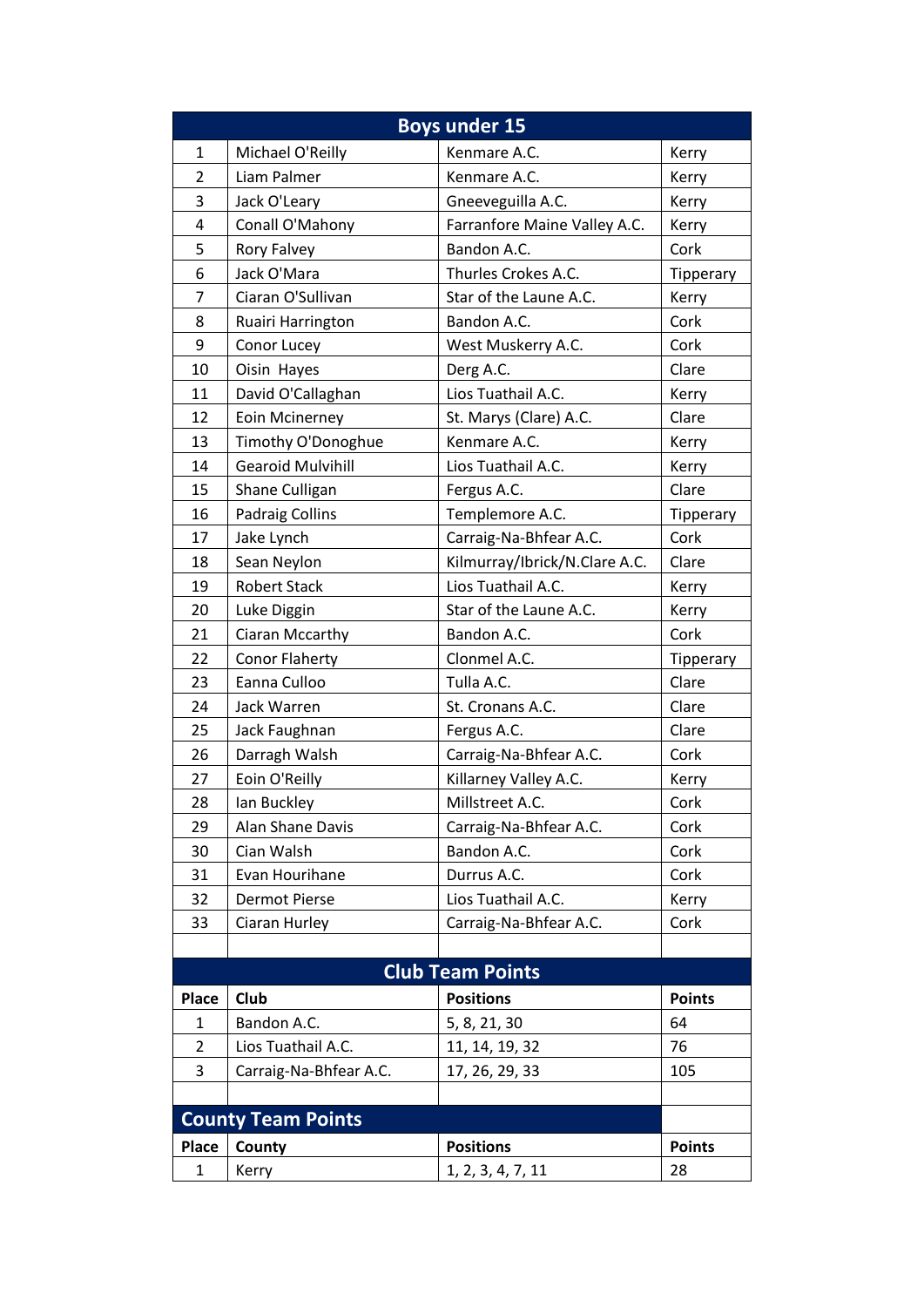| $\overline{2}$            | Cork                    | 5, 8, 9, 17, 21, 26     | 86            |  |  |  |  |
|---------------------------|-------------------------|-------------------------|---------------|--|--|--|--|
| 3                         | Clare                   | 10, 12, 15, 18, 23, 24  | 102           |  |  |  |  |
|                           |                         |                         |               |  |  |  |  |
|                           |                         | Girls under 17          |               |  |  |  |  |
| 1                         | Anna Torras             | Togher A.C.             | Cork          |  |  |  |  |
| $\overline{2}$            | Lesley Cashman          | Youghal A.C.            | Cork          |  |  |  |  |
| 3                         | Anna Kellegher          | Liscarroll A.C.         | Cork          |  |  |  |  |
| 4                         | Aoife Mitchell          | Midleton A.C.           | Cork          |  |  |  |  |
| 5                         | Katie Murphy            | Bandon A.C.             | Cork          |  |  |  |  |
| 6                         | Orla Coffey             | Carraig-Na-Bhfear A.C.  | Cork          |  |  |  |  |
| $\overline{7}$            | Caitlin Hurley          | West Muskerry A.C.      | Cork          |  |  |  |  |
| 8                         | Roisin Donnellan        | St. Marys (Clare) A.C.  | Clare         |  |  |  |  |
| 9                         | Laetitia Fitzgibbon     | Grange/Fermoy A.C.      | Cork          |  |  |  |  |
| 10                        | Rebecca Walsh           | Grange/Fermoy A.C.      | Cork          |  |  |  |  |
| 11                        | Aoibheann Duggan        | Moyne A.C.              | Tipperary     |  |  |  |  |
| 12                        | Siofra Gayer            | Grange/Fermoy A.C.      | Cork          |  |  |  |  |
| 13                        | Sophie Dorgan           | Grange/Fermoy A.C.      | Cork          |  |  |  |  |
|                           |                         |                         |               |  |  |  |  |
|                           |                         | <b>Club Team Points</b> |               |  |  |  |  |
| <b>Place</b>              | Club                    | <b>Positions</b>        | <b>Points</b> |  |  |  |  |
| 1                         | Grange/Fermoy A.C.      | 9, 10, 12, 13           | 44            |  |  |  |  |
|                           |                         |                         |               |  |  |  |  |
| <b>County Team Points</b> |                         |                         |               |  |  |  |  |
|                           |                         |                         |               |  |  |  |  |
| <b>Place</b>              | County                  | <b>Positions</b>        | <b>Points</b> |  |  |  |  |
| 1                         | Cork                    | 1, 2, 3, 4, 5, 6        | 21            |  |  |  |  |
|                           |                         |                         |               |  |  |  |  |
|                           |                         | <b>Boys under 17</b>    |               |  |  |  |  |
| 1                         | Daire O'Sullivan        | Carraig-Na-Bhfear A.C.  | Cork          |  |  |  |  |
| 2                         | Fintan O'Sullivan       | Dooneen A.C.            | Limerick      |  |  |  |  |
| 3                         | <b>Gearoid Lillis</b>   | Kilmihil A.C.           | Clare         |  |  |  |  |
| 4                         | Patrickgavin Kelly      | Midleton A.C.           | Cork          |  |  |  |  |
| 5                         | Jack O'Neill            | North Cork A.C.         | Cork          |  |  |  |  |
| 6                         | Dylan Mclaughlin        | Moyne A.C.              | Tipperary     |  |  |  |  |
| 7                         | Dara Myers              | West Muskerry A.C.      | Cork          |  |  |  |  |
| 8                         | David Michael Kilmartin | North Cork A.C.         | Cork          |  |  |  |  |
| 9                         | Thomas Cronin           | Kenmare A.C.            | Kerry         |  |  |  |  |
| 10                        | James Clifford          | Star of the Laune A.C.  | Kerry         |  |  |  |  |
| 11                        | Adam Foley              | Carraig-Na-Bhfear A.C.  | Cork          |  |  |  |  |
| 12                        | Alex Hegarty            | Carraig-Na-Bhfear A.C.  | Cork          |  |  |  |  |
| 13                        | Kyle Cullen             | Carraig-Na-Bhfear A.C.  | Cork          |  |  |  |  |
|                           |                         |                         |               |  |  |  |  |
|                           |                         | <b>Club Team Points</b> |               |  |  |  |  |
| <b>Place</b>              | <b>Club</b>             | <b>Positions</b>        | <b>Points</b> |  |  |  |  |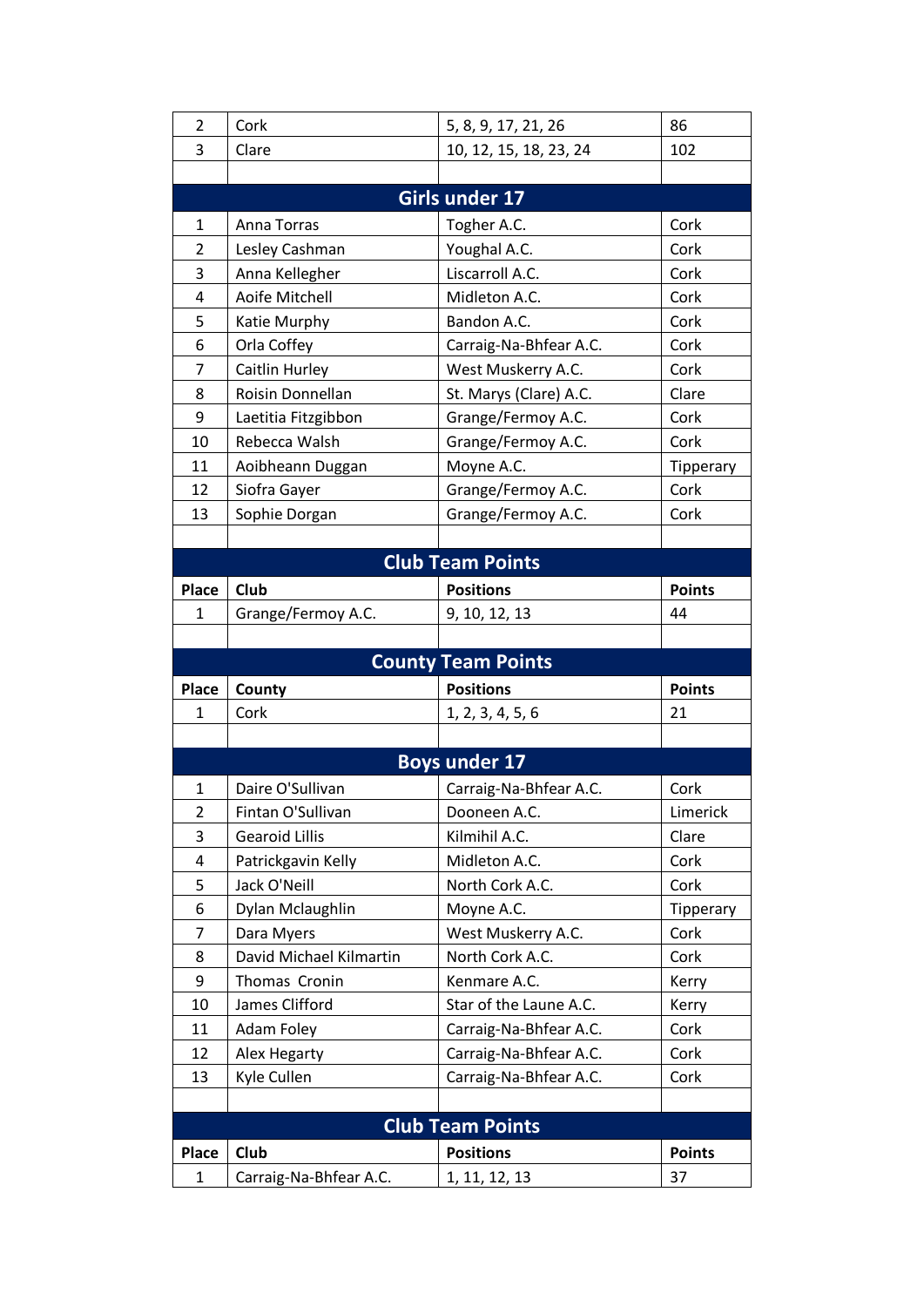| <b>County Team Points</b> |                                  |                               |               |  |  |
|---------------------------|----------------------------------|-------------------------------|---------------|--|--|
| Place                     | County                           | <b>Positions</b>              | <b>Points</b> |  |  |
| 1                         | Cork                             | 1, 4, 5, 7, 8, 11             | 36            |  |  |
|                           |                                  |                               |               |  |  |
|                           |                                  |                               |               |  |  |
|                           |                                  | <b>Junior Women</b>           |               |  |  |
| $\mathbf 1$               | Katie Walsh                      | Carraig-Na-Bhfear A.C.        | Cork          |  |  |
| 2                         | Nessa Wheeler                    | Carraig-Na-Bhfear A.C.        | Cork          |  |  |
| 3                         | Christine O'Flynn                | Carraig-Na-Bhfear A.C.        | Cork          |  |  |
| 4                         | Rachel Atkinson                  | Carraig-Na-Bhfear A.C.        | Cork          |  |  |
| 5                         | Maeve Mctaggart                  | Togher A.C.                   | Cork          |  |  |
|                           |                                  |                               |               |  |  |
|                           |                                  | <b>Club Team Points</b>       |               |  |  |
| <b>Place</b>              | Club                             | <b>Positions</b>              | <b>Points</b> |  |  |
| $\mathbf 1$               | Carraig-Na-Bhfear A.C.           | 1, 2, 3, 4                    | 10            |  |  |
|                           |                                  |                               |               |  |  |
|                           |                                  | <b>County Team Points</b>     |               |  |  |
| <b>Place</b>              | County                           | <b>Positions</b>              | <b>Points</b> |  |  |
| 1                         | Cork                             | 1, 2, 3, 4                    | 10            |  |  |
|                           |                                  |                               |               |  |  |
|                           |                                  | <b>Junior Men</b>             |               |  |  |
| 1                         | <b>Cillian Tierney</b>           | Spa-Fenit Barrow A.C.         | Kerry         |  |  |
| 2                         | Niall Blackwell                  | West Waterford A.C.           | Waterford     |  |  |
| 3                         | <b>Hugo Blair</b>                | Waterford A.C.                | Waterford     |  |  |
| 4                         | Oisin Spillane                   | Tralee Harriers A.C.          | Kerry         |  |  |
| 5                         | <b>Conor Shiels</b>              | Waterford A.C.                | Waterford     |  |  |
| 6                         | Fergus O'Brien                   | Waterford A.C.                | Waterford     |  |  |
| 7                         | Jamie Mccarthy                   | Waterford A.C.                | Waterford     |  |  |
| 8                         | Ronan Donnellan                  | Kilmurray/Ibrick/N.Clare A.C. | Clare         |  |  |
| 9                         | Caoilfhinn O'Dea                 | Kilmurray/Ibrick/N.Clare A.C. | Clare         |  |  |
| 10                        | <b>Garry Twomey</b>              | Kilmurray/Ibrick/N.Clare A.C. | Clare         |  |  |
| 11                        | <b>Conor Malone</b>              | Kilmurray/Ibrick/N.Clare A.C. | Clare         |  |  |
| 12                        | Andrew Purcell                   | Gneeveguilla A.C.             | Kerry         |  |  |
|                           |                                  |                               |               |  |  |
| <b>Club Team Points</b>   |                                  |                               |               |  |  |
| <b>Place</b>              | Club                             | <b>Positions</b>              | <b>Points</b> |  |  |
| 1                         | Waterford A.C.                   | 3, 5, 6, 7                    | 21            |  |  |
| 2                         | Kilmurray/Ibrick/N.Clare<br>A.C. |                               | 38            |  |  |
|                           |                                  | 8, 9, 10, 11                  |               |  |  |
|                           | <b>Intermediate Women</b>        |                               |               |  |  |
| 1                         | Jean Clancy                      | St. John's A.C.               | Clare         |  |  |
| 2                         | Niamh Clancy                     | St. John's A.C.               | Clare         |  |  |
|                           |                                  |                               |               |  |  |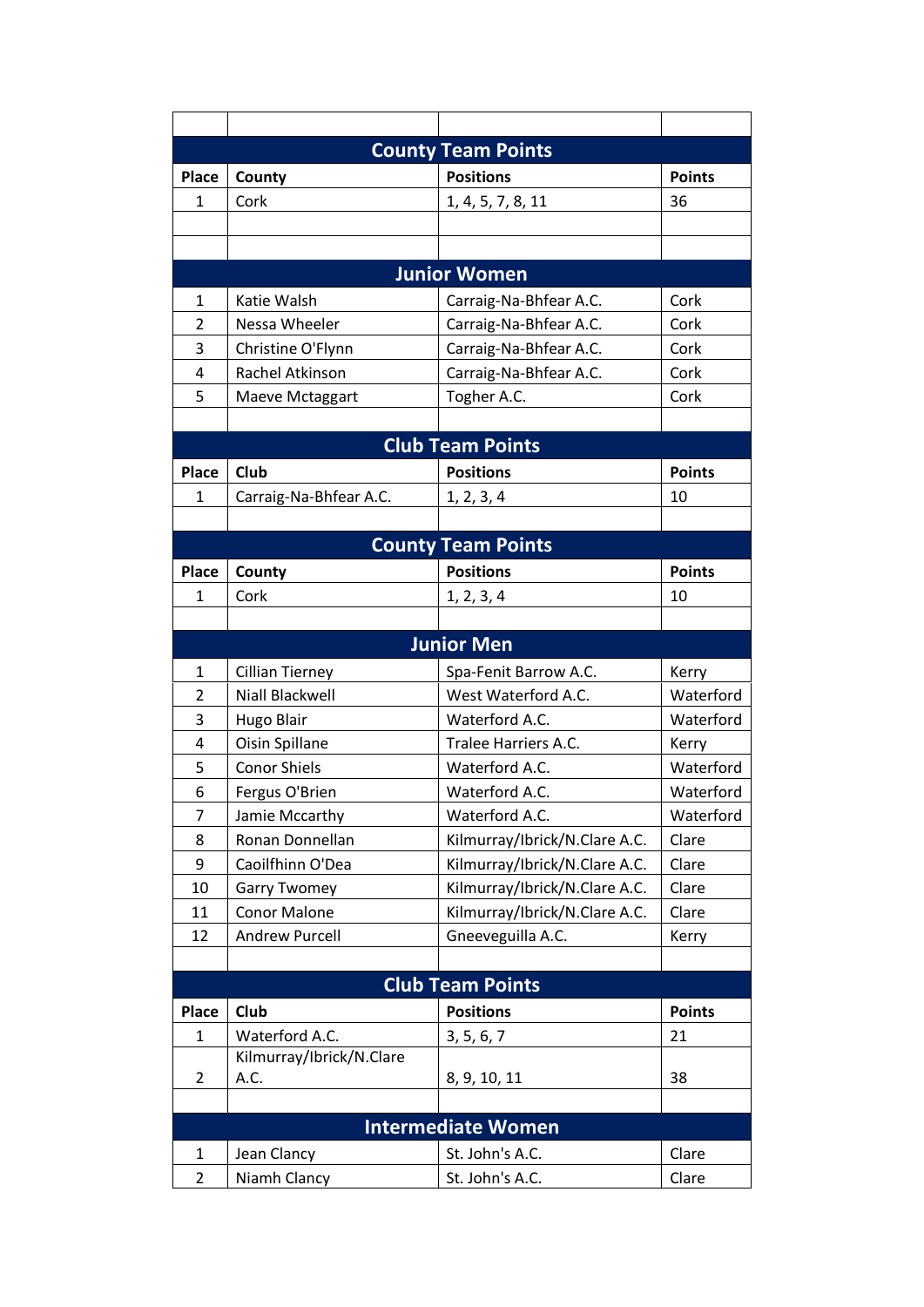| 3                         | <b>Breda Gaffney</b>           | Mallow A.C.                  | Cork     |  |
|---------------------------|--------------------------------|------------------------------|----------|--|
| 4                         | Rianne McHugh                  | Ennis Track A.C.             | Clare    |  |
| 5                         | Mary Daly                      | Farranfore Maine Valley A.C. | Kerry    |  |
| 6                         | Siobhan O'Leary                | Midleton A.C.                | Cork     |  |
| $\overline{7}$            | <b>Sharon Cahill</b>           | An Riocht A.C.               | Kerry    |  |
| 8                         | Becky Coughlan                 | Ennis Track A.C.             | Clare    |  |
| 9                         | Ida Kelleher                   | Mallow A.C.                  | Cork     |  |
| 10                        | Caitriona Barry                | Farranfore Maine Valley A.C. | Kerry    |  |
| 11                        | Marie Mckenna                  | Farranfore Maine Valley A.C. | Kerry    |  |
| 12                        | Ann Marie Connellan            | Ennis Track A.C.             | Clare    |  |
| 13                        | <b>Aoife Carroll</b>           | Mallow A.C.                  | Cork     |  |
| 14                        | Zelina Power                   | Ennis Track A.C.             | Clare    |  |
| 15                        | Clotilde Fitzgibbon            | Grange/Fermoy A.C.           | Cork     |  |
| 16                        | Mary O'Connor                  | An Riocht A.C.               | Kerry    |  |
| 17                        | Majella Diskin                 | An Riocht A.C.               | Kerry    |  |
| 18                        | Caroline Murphy                | Gneeveguilla A.C.            | Kerry    |  |
| 19                        | Mary O'Shea                    | Farranfore Maine Valley A.C. | Kerry    |  |
| 20                        | Deirdre Enright                | An Riocht A.C.               | Kerry    |  |
| 21                        | Gráinne Tierney                | Farranfore Maine Valley A.C. | Kerry    |  |
| 22                        | Fiona Kavanagh                 | An Riocht A.C.               | Kerry    |  |
| 23                        | Liz Heaslip                    | An Riocht A.C.               | Kerry    |  |
| 24                        | Mary Carey                     | Mallow A.C.                  | Cork     |  |
| 25                        | Suzanne O'Sullivan             | An Riocht A.C.               | Kerry    |  |
| 26                        | Pauline Joseph                 | Farranfore Maine Valley A.C. | Kerry    |  |
|                           |                                |                              |          |  |
|                           |                                | <b>Club Team Points</b>      |          |  |
| Place                     | Club                           | Positions                    | Points   |  |
| $\mathbf{1}$              | Ennis Track A.C.               | 4, 8, 12, 14                 | 38       |  |
|                           | <b>Farranfore Maine Valley</b> |                              |          |  |
| $\overline{2}$            | A.C.                           | 5, 10, 11, 19                | 45       |  |
| 3                         | Mallow A.C.                    | 3, 9, 13, 24                 | 49       |  |
| 4                         | An Riocht A.C.                 | 7, 16, 17, 20                | 60       |  |
|                           |                                |                              |          |  |
| <b>County Team Points</b> |                                |                              |          |  |
| Place                     | County                         | Positions                    | Points   |  |
| 1                         | Clare                          | 1, 2, 4, 8                   | 15       |  |
| $\overline{2}$            | Cork                           | 3, 6, 9, 13                  | 31       |  |
| 3                         | Kerry                          | 5, 7, 10, 11                 | 33       |  |
|                           |                                |                              |          |  |
|                           |                                |                              |          |  |
|                           |                                | <b>Intermediate Men</b>      |          |  |
| $\mathbf{1}$              | Sean Doyle                     | An Bru A.C.                  | Limerick |  |
| $\overline{2}$            | Andrew Sheehan                 | Leevale A.C.                 | Cork     |  |
|                           |                                |                              |          |  |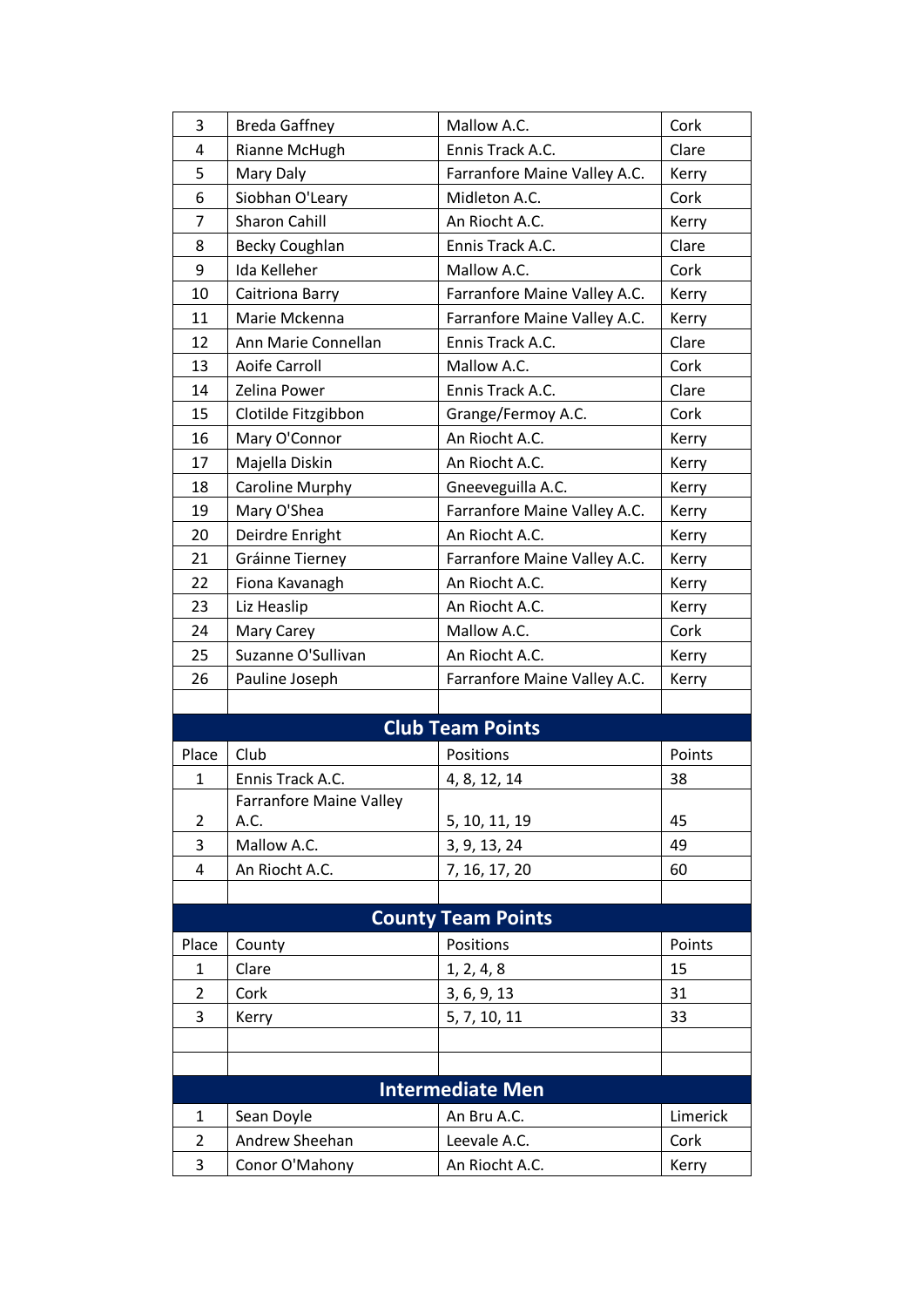| $\overline{4}$            | Seán Quirke                    | Bilboa A.C.                  | Limerick      |  |
|---------------------------|--------------------------------|------------------------------|---------------|--|
| 5                         | <b>Martin Dineen</b>           | An Riocht A.C.               | Kerry         |  |
| 6                         | Dermot Hayes                   | Dundrum A.C.                 | Tipperary     |  |
| 7                         | Mark Guerin                    | Limerick A.C.                | Limerick      |  |
| 8                         | Paul Fitzgerald                | Limerick A.C.                | Limerick      |  |
| 9                         | <b>Robert Purcell</b>          | Gneeveguilla A.C.            | Kerry         |  |
| 10                        | George Mccarthy                | Farranfore Maine Valley A.C. | Kerry         |  |
| 11                        | <b>Paddy Cummins</b>           | Moycarkey Coolcroo A.C.      | Tipperary     |  |
| 12                        | Sean O'Sullivan                | An Riocht A.C.               | Kerry         |  |
| 13                        | Patrick Roche                  | Carrick-on-Suir A.C.         | Tipperary     |  |
| 14                        | Tommy O'Brien                  | An Riocht A.C.               | Kerry         |  |
| 15                        | Donal Leahy                    | Lios Tuathail A.C.           | Kerry         |  |
| 16                        | Gary Egan                      | An Bru A.C.                  | Limerick      |  |
| 17                        | Arthur Fitzgerald              | Farranfore Maine Valley A.C. | Kerry         |  |
| 18                        | Tom Blackburn                  | Mooreabbey Milers A.C        | Tipperary     |  |
| 19                        | Dermot Dineen                  | Farranfore Maine Valley A.C. | Kerry         |  |
| 20                        | Keith Daly                     | Limerick A.C.                | Limerick      |  |
| 21                        | David Hanlon                   | Limerick A.C.                | Limerick      |  |
| 22                        | Willie O'Donoghue              | Mooreabbey Milers A.C        | Tipperary     |  |
| 23                        | John Hogan                     | Mallow A.C.                  | Cork          |  |
| 24                        | Patric Zajac                   | Mallow A.C.                  | Cork          |  |
| 25                        | Noel Daly                      | Mallow A.C.                  | Cork          |  |
| 26                        | <b>Philip Carey</b>            | Mallow A.C.                  | Cork          |  |
| 27                        | Peader Lucey                   | Mallow A.C.                  | Cork          |  |
| 28                        | <b>Trevor Leen</b>             | An Riocht A.C.               | Kerry         |  |
| 29                        | Kevin Patrick Lenihan          | Mooreabbey Milers A.C        | Tipperary     |  |
| 30                        | Billy O Brien                  | Skibbereen A.C.              | Cork          |  |
| 31                        | Padraic Birmingham             | Mallow A.C.                  | Cork          |  |
| 32                        | Michael Lynch                  | Limerick A.C.                | Limerick      |  |
| 33                        | Brendan Lynch                  | Farranfore Maine Valley A.C. | Kerry         |  |
| 34                        | Michael Moore                  | Dundrum A.C.                 | Tipperary     |  |
| 35                        | Mike Walsh                     | Grange/Fermoy A.C.           | Cork          |  |
|                           |                                |                              |               |  |
| <b>Club Team Points</b>   |                                |                              |               |  |
| <b>Place</b>              | Club                           | <b>Positions</b>             | <b>Points</b> |  |
| 1                         | An Riocht A.C.                 | 3, 5, 12, 14                 | 34            |  |
| 2                         | Limerick A.C.                  | 7, 8, 20, 21                 | 56            |  |
|                           | <b>Farranfore Maine Valley</b> |                              |               |  |
| 3                         | A.C.                           | 10, 17, 19, 33               | 79            |  |
| 4                         | Mallow A.C.                    | 23, 24, 25, 26               | 98            |  |
|                           |                                |                              |               |  |
| <b>County Team Points</b> |                                |                              |               |  |
| <b>Place</b>              | County                         | <b>Positions</b>             | <b>Points</b> |  |
| 1                         | Kerry                          | 3, 5, 9, 10, 12, 14          | 53            |  |